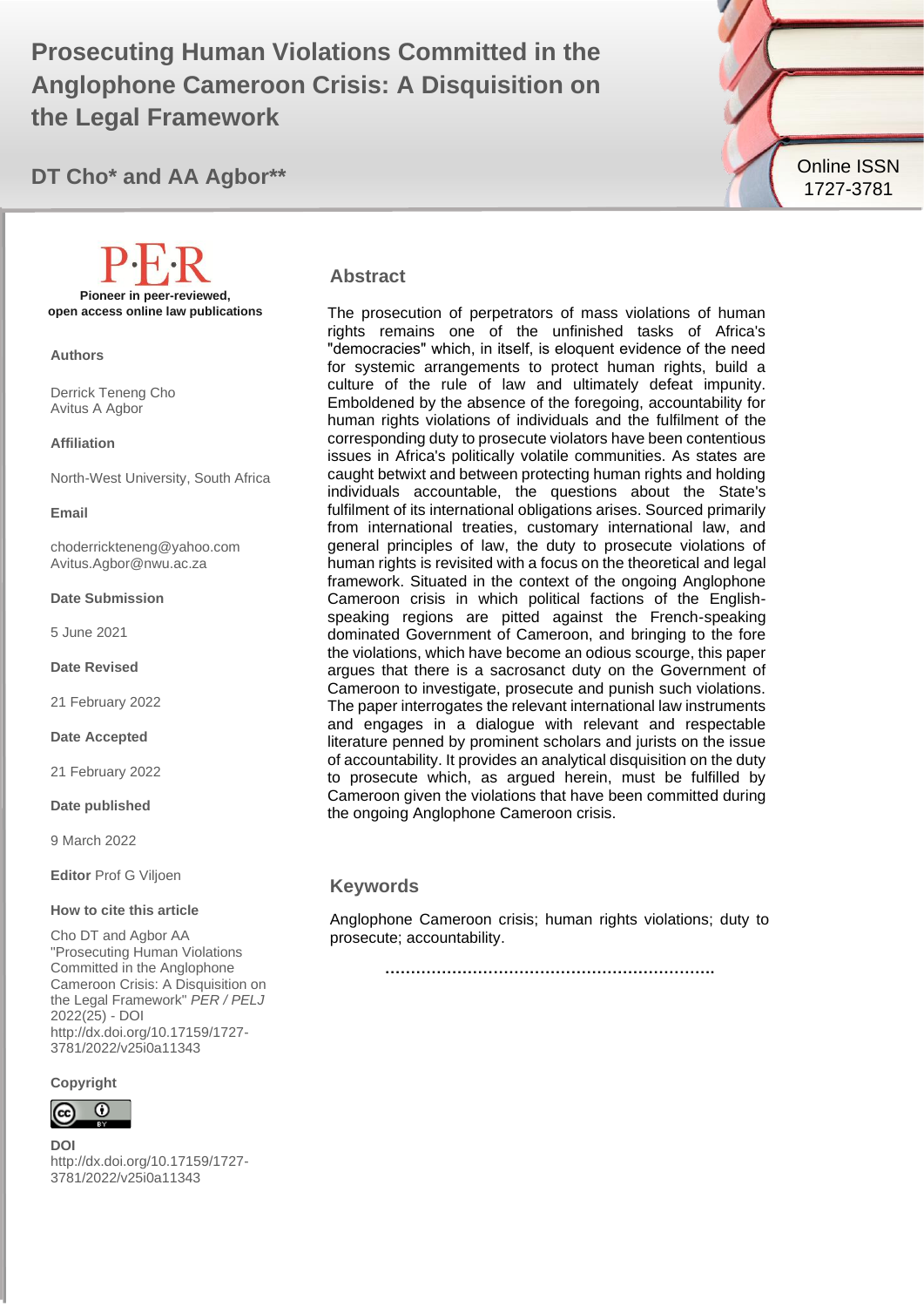# **1 Introduction**

In the last several decades, the protection of human rights has grown to be sacrosanct as evidenced by numerous international human rights instruments including mechanisms put in place to hold perpetrators of gross human rights violations accountable. In times of armed conflict, whether national or international, international law provides the minimum standards by which warring factions must treat individuals, whether military or civilian.<sup>1</sup> The prosecution and conviction of individuals at the International Military Tribunal (IMT), Nuremberg (hereafter Nuremberg Tribunal), for the atrocities committed by the Hitlerite gang was without precedence. It also formulated a new standard and dimension of accountability: the notion of individual criminal responsibility.<sup>2</sup> Since then, there have been positive developments geared towards the reaffirmation of that concept as seen in the International Military Tribunal for the Far East (IMTFE), Tokyo (hereafter the Tokyo Tribunal);<sup>3</sup> the International Military Tribunal for the former Yugoslavia (hereafter the ICTY);<sup>4</sup> the International Criminal Tribunal for Rwanda (hereafter the ICTR);<sup>5</sup> the Special Court for Sierra Leone (hereafter the SCSL);<sup>6</sup> the Extraordinary Chambers in the Courts of Cambodia (hereafter ECCC);<sup>7</sup> and the International Criminal Court (hereafter ICC).<sup>8</sup>

Derrick Teneng Cho. LLB (Hons) (University of Buea) Masters I & LLM (University of Yaoundé II); LLD (NWU). E-mail: choderrickteneng@yahoo.com. ORCID: https://orcid.org/0000-0002-6094-915X

Avitus A Agbor. LLB (Hons) (University of Buea); LLM (Notre Dame, USA); PhD (Wits). Research Professor of Law, Faculty of Law, North-West University, South Africa. E-mail: Avitus.Agbor@nwu.ac.za. ORCID: https://orcid.org/0000-0001-9647- 4849

<sup>1</sup> See generally the *Geneva Conventions I-IV* (1949) and the *Additional Protocols to the Geneva Conventions* (1977).

<sup>2</sup> This was laid bare in the *Charter of the International Military Tribunal* (IMT), Nuremberg (annexed to the *London Agreement* of 8 August 1945) (hereafter *Charter of the Nuremberg Tribunal*) established for the "just and prompt trial and punishment of the major war criminals of the European Axis" (Article 1). Also see Articles 6, 7 and 8 thereto.

<sup>3</sup> *Charter of the International Military Tribunal for the Far East* (1946).

<sup>4</sup> *Statute of the International Criminal Tribunal for the Former Yugoslavia* (annexed to UN Security Council Resolution 827, UN SCOR, 3217<sup>th</sup> meeting, UN Doc S/RES/827 (1993)).

<sup>5</sup> *Statute of the International Criminal Tribunal for Rwanda* (annexed to United Nations Security Council Resolution 955, UN SCOR, 3453rd meeting, UN Doc S/RES/955 (1994)).

<sup>6</sup> *Agreement Between the United Nations and the Government of Sierra Leone on the Establishment of a Special Court for Sierra Leone,* pursuant to UN Security Council Resolution 1315, UN SCOR, 4186<sup>th</sup> meeting, UN Doc S/RES/1315 (2000).

<sup>7</sup> *Law on the Establishment of the Extraordinary Chambers in the Courts of Cambodia*, with inclusion of amendments as promulgated on 27 October 2004 (NS/RKM/1004/006).

<sup>8</sup> *Rome Statute of the International Criminal Court*, UN Doc A/CONF.183/9 (1998) (hereafter the *Rome Statute of the ICC*).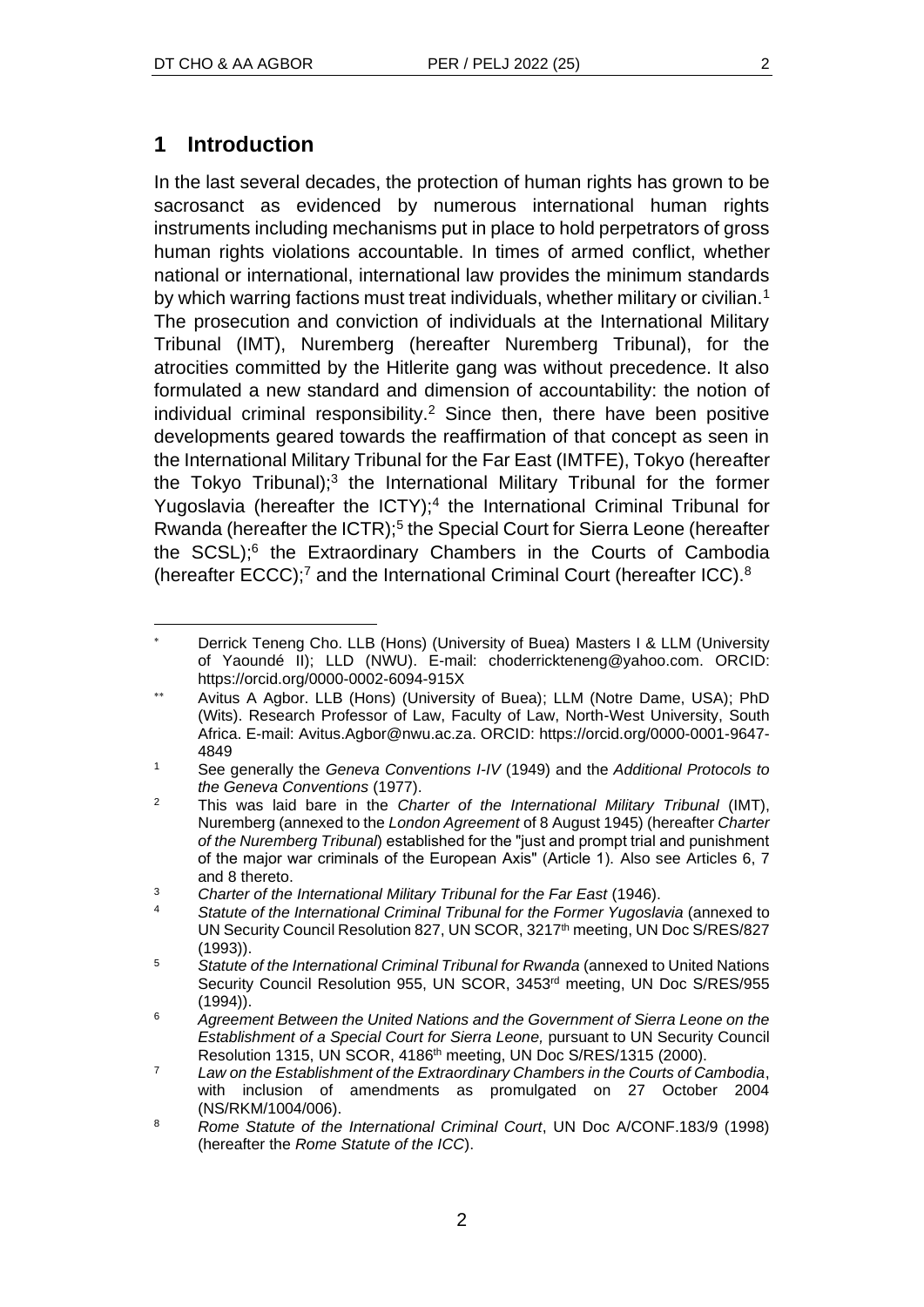Responsibility for the crimes over which these mechanisms had and have jurisdiction is tied to the individual or natural person.<sup>9</sup> In addition to the developments in this regard, it is also worth considering a very close concept: the obligation to prosecute perpetrators of such violations. If it is argued that individuals do bear responsibility for serious violations of human rights, then there is a corresponding obligation to impose that responsibility on them. In other words, if a breach of human rights has occurred, and responsibility for that breach is attributable to an individual, then an obligation to impose or hold such an individual responsible does exist. In jurisprudential terminology, it is referred to as the duty to prosecute: a duty which, over time, has undergone commendable evolution. Given the substantive contents of treaties, as well as customary international law on which hinges *jus cogens*, one can make a case that where there is evidence of grave violations of human rights, there is a corresponding duty to prosecute such violations. In the context of Cameroon wherein an ongoing conflict erupted in October 2016, there is a case to be made considering the "systematicity" (the organised nature thereof) or "widespreadness" (the scale of the victimisation) of those violations. Beyond establishing the seriousness of those violations, it is also important to underscore the need to hold the perpetrators of those violations accountable.

This paper explores the origins and nature of this obligation from an international law perspective, narrowed to the Cameroonian context, given the constitutional provisions on the reception of international law in her legal system. Even though there are numerous sources wherefrom such a duty is derived, this paper, for reasons of space and crispness, is limited to the most persuasive sources, with guidance drawn from Article 38(1) of the *Statute of the International Court of Justice* (hereafter *Statute of the ICJ*) on the sources of international law.<sup>10</sup>

The challenge, however, is not the exploration of the aforementioned sources wherefrom the duty to prosecute is extrapolated. That, in our view, is a much easier task. The worry is about fulfilling this obligation: the obligation to prosecute. To condemn, investigate and prosecute serious crimes in international law wherever they are committed, unfortunately, over time has not proved to be an easy task. While the impact of states' interests (or *realpoliticking*) has shaped the path in pursuing justice for perpetrators and victims, a question needs to be posed: why does accountability remain

<sup>&</sup>lt;sup>9</sup> See generally the provisions on individual criminal responsibility in the instruments in fn. 2-8 inclusive.

<sup>10</sup> Articles 38(1)(a)-(d) of the *Statute of the International Court of Justice* (1945) (hereafter *Statute of the ICJ)*. Over time (at least since the adoption of the *Charter of the United Nations* (1945)), these sources have grown considerably.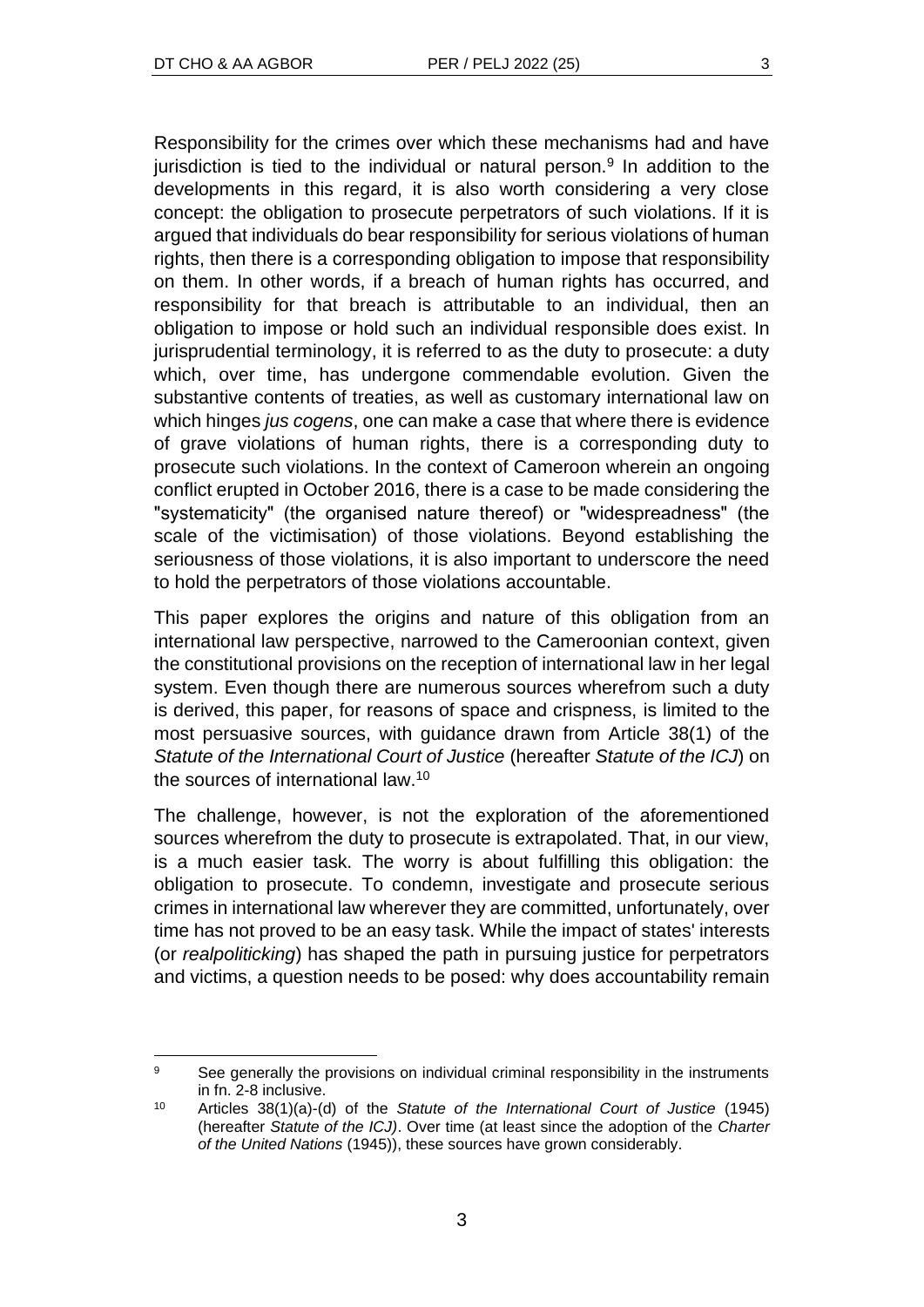one of those unresolved, unfinished tasks of human rights enforcement across Africa?

Narrowed to the ongoing political crisis in Cameroon, this paper explores the theoretical underpinnings and legal framework wherefrom the duty to prosecute is deduced. In doing this, this paper seeks to answer the question whether Cameroon has any international law obligation to investigate and prosecute the human rights violations committed on her territory. The paper is split into three parts. Part one looks at the duty to prosecute from an international law perspective which is guided by the relevant provisions of the *Statute of the ICJ* on the sources of law. This is followed by a disquisition on regional arrangements that validate the view that there is a duty to prosecute. The last part deals with the Cameroon's legal arrangements and how the duty to prosecute is a feature thereof.

In order to engage in a constructive dialogue that builds upon existing gaps on the issue of accountability for gross violations of human rights, the paper considered the qualitative desktop research approach as the most suitable: it warranted the identification, collection and interrogation of both primary and secondary sources on the issue of accountability for human rights violations by looking at the legal framework (at global, regional and national levels), the international soft-law arrangements, case-law and respectable and relevant publications penned by some leading scholars on the topic. The results achieved include persuasive analytical and descriptive research in which both primary and secondary sources are interwoven in building a theoretical and legal framework on the duty to prosecute gross violations of human rights committed in the Anglophone Cameroon crisis.

# **2 A brief overview of the Anglophone Cameroon crisis**

Since 2016 Cameroon has been plagued with internal political challenges which have now evolved into what could be referred to as a prolonged, unresolved political crisis, pitting the State (Government of Cameroon)<sup>11</sup> against non-State factions of the English-speaking regions (Anglophone Cameroon).<sup>12</sup> The crisis erupted when some members of the Englishspeaking regions, led by teachers and lawyers, began to demand reforms

<sup>11</sup> Governmental forces of the Joint Military Region (JMR) are made up of members of various military factions including the Rapid Intervention Battalion (known by its French acronym, BIR), gendarmerie and members of the infantry battalion: see Anon 2018 https://www.africanews.com/2018/02/22/cameroon-govt-creates-new-militaryregion-based-in-bamenda//.

<sup>&</sup>lt;sup>12</sup> Armed separatist groups, fighting for secession of the Anglophone regions (the former Southern Cameroon). These factions include *inter alia* the Ambazonian Defence Forces (ADF), the Southern Cameroons Defence Forces (SOCADEF), and the Lebialem Red Dragons, all of which are locally known as "Amba Boys": see Dionne 2018 https://www.nytimes.com/2018/10/06/world/africa/cameroon-electionbiya-ambazonia.html*.*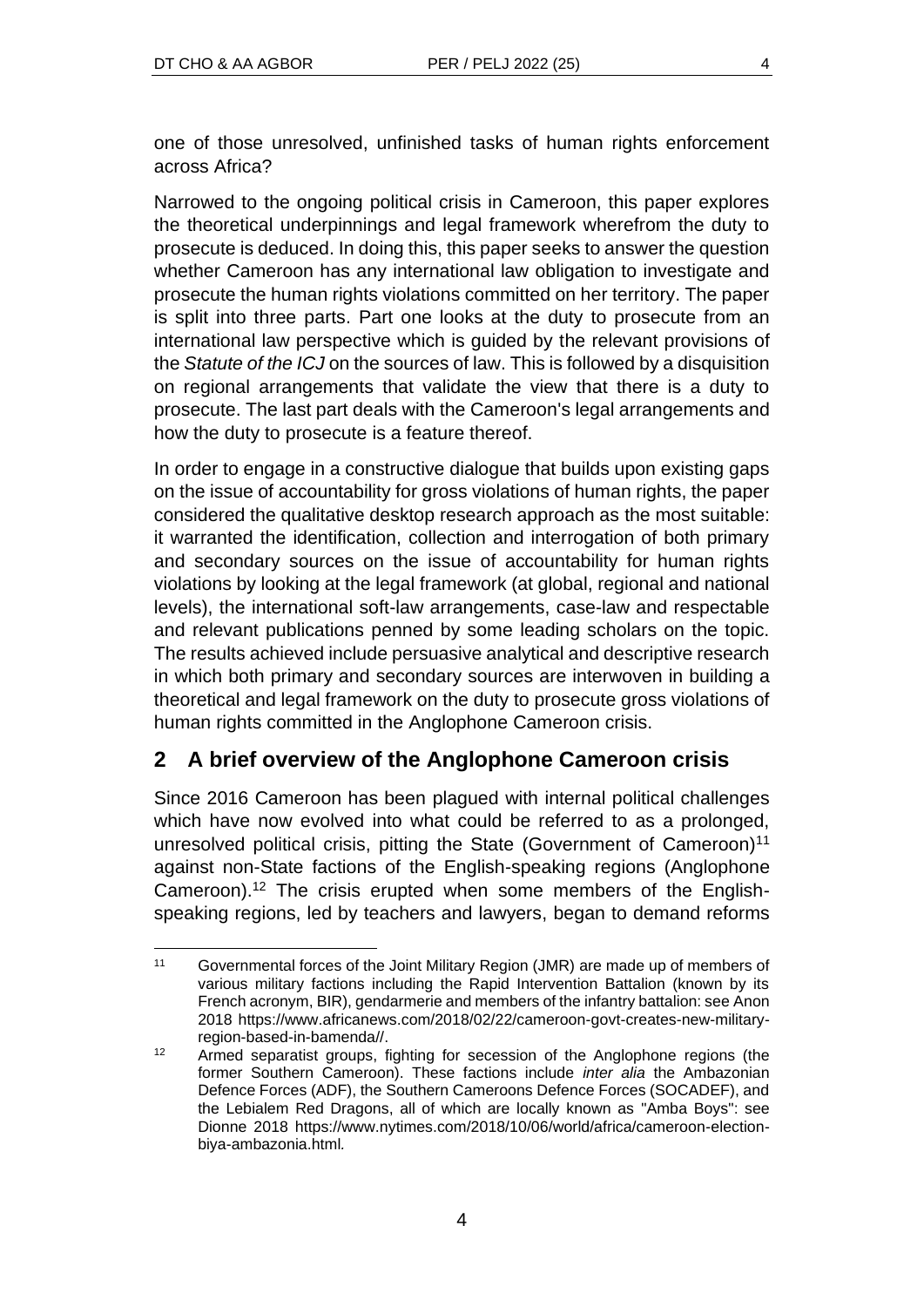from the government regarding their Anglo-Saxon educational and common law legal systems, which were facing the threat of "frenchification" by the Francophone-led Cameroon government.<sup>13</sup> On long-standing grounds of marginalisation,<sup>14</sup> they began to question the political circumstances of the country, and by late 2016 this culminated in protest actions decrying the discriminatory treatment of the Anglophone people. In response to the protests, the government applied highhanded and repressive tactics, which escalated into violence, leading to the emergence of separatists groups who started making radical demands for secession and even declared their independence from the former French Cameroon.<sup>15</sup> This further fuelled resentment between the factions, leading to confrontations<sup>16</sup> which resulted in the commission of numerous violent acts against the civilian population of the Anglophone regions,<sup>17</sup> these including *inter alia* arbitrary arrests and detentions, the abduction of civilians, the destruction of civilian facilities such as medical institutions, burning of State- and privately owned properties, mutilations, the extortion of private property, the wrecking of schools, murders, torture and other cruel, inhumane and degrading treatment.<sup>18</sup> Attributed to both parties, these violent acts constitute human rights violations for which there exists a duty under international law requiring the State to hold the perpetrators accountable.<sup>19</sup> It is against this backdrop that this paper argues for the investigation, prosecution and punishment of those responsible for the human rights violations committed in the Anglophone Cameroon crisis.

It is argued that the situation in the Anglophone Cameroon crisis has gone beyond acceptable levels of political violence.<sup>20</sup> While this should not be construed to imply that there is a level of violence that is acceptable, it nevertheless gives credence to the view that perpetrators should not be granted impunity. This paper is thus significant as it highlights the legal justifications for accountability.

<sup>16</sup> Amnesty International *Annual Report 2017/18* 112-115.

<sup>13</sup> See generally Seta 2017 https://www.accord.org.za/conflict-trends/anglophonedilemma-cameroon/.

<sup>14</sup> For details on Anglophone marginalisation, see Ngoh 1999 *Journal of Third World Studies* 165-185; Gros "Cameroon in Synopsis" 18; Konings "Anglophone Struggle for Federalism in Cameroon" 289-325; Konings and Nyamnjoh 1997 *J Mod Afr Stud* 207-229; Fonchingong 2013 *AJPSIR* 224-236.

<sup>15</sup> Atabong 2017 https://qz.com/1086706/cameroon-is-on-edge-after-security-forcesopened-fire-on-anglophoneregion-protesters/.

<sup>17</sup> Amnesty International *Turn for the Worse* 20-29.

<sup>18</sup> Amnesty International *Turn for the Worse* 20-29.

<sup>19</sup> See generally Orentlicher 1991 *Yale LJ* 2537-2615; and Roht-Arriaza "Sources in International Treaties" 24-38.

<sup>20</sup> Agbor and Njieassam 2019 *PELJ* 3.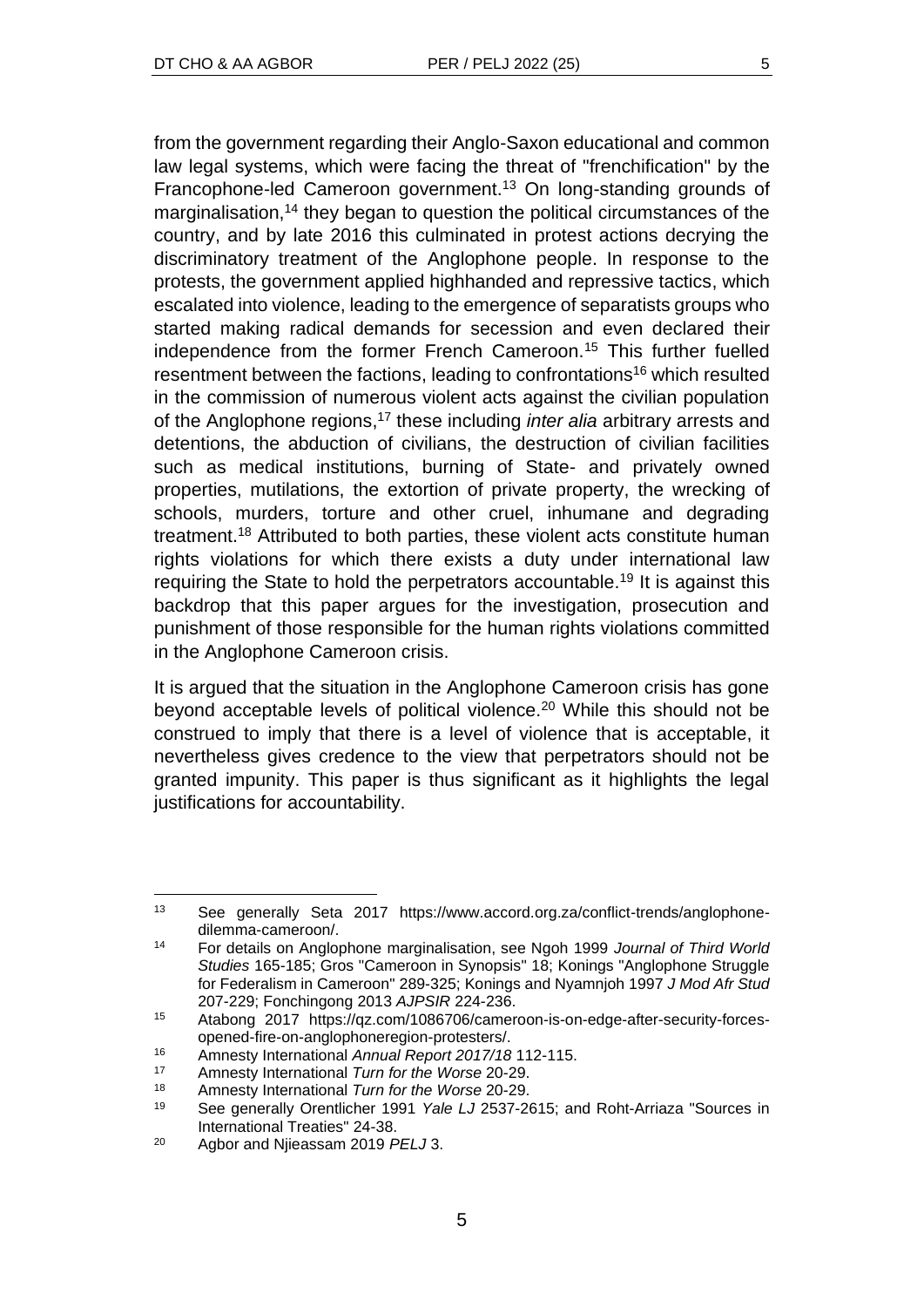# **3 The duty to prosecute (gross) human rights violations under international law: international legal arrangements**

At the opening of the trials at the Nuremberg Tribunal, Robert Houghwout Jackson (then US Supreme Court Associate Justice) who was the Chief Prosecutor started off by making a compelling statement as to why he believed perpetrators of heinous crimes should be prosecuted.<sup>21</sup> Almost eight decades later his words are just as relevant as when they were uttered: different individuals but similar crimes. The past eight decades have been characterised by a great deal of compromise by states, especially states plagued by some form of political violence, internal conflict, or dictatorial regime violence. Compromise can be seen in the granting of amnesties or sheer impunity as the sanction awaiting those perpetrators of serious crimes in international law around the world. This problematic manner of dealing with accountability for violations has most often been attributed to factors that include (but are not limited to) the lack of political will, weak judicial systems, and the threat or fear of the resurgence of violence.<sup>22</sup> In such circumstances, justice has so often been traded for a perceived, much desired state of peace and stability.<sup>23</sup>

Regardless of this dismal and pessimistic assessment, one cannot ignore the colossal strides that have been made towards ensuring accountability for human rights violations. During the same period (1945 – present) perceptions have changed slightly. International instruments have been adopted and implemented, and customary international law has evolved. These developments, seen in terms of the protection of international human rights, have greatly influenced the notion of accountability for gross violations of human rights as well as the discourse and efforts on the duty imposed upon states to ensure that perpetrators of human rights violations are held accountable. Where and when such human rights violations amount to serious crimes in international law, it is argued that there is a duty to prosecute the perpetrators – a duty which, as discussed below, has evolved through and is well captured in multilateral treaties, customary international law, and other sources of international law.

<sup>21</sup> Jackson 1945 https://www.roberthjackson.org/speech-and-writing/openingstatement-before-the-international-military-tribunal/.

<sup>22</sup> Duursma and Müller 2019 *TWQ* 890-907.

 $23$  This can be seen in the peace versus justice debates that usually arise in the aftermath of violent conflicts and human rights violations: see generally Bassiouni 1996 *LCP* 9-28; Duursma and Müller 2019 *TWQ* 890-907; and Mendez ''Importance of Justice in Securing Peace''.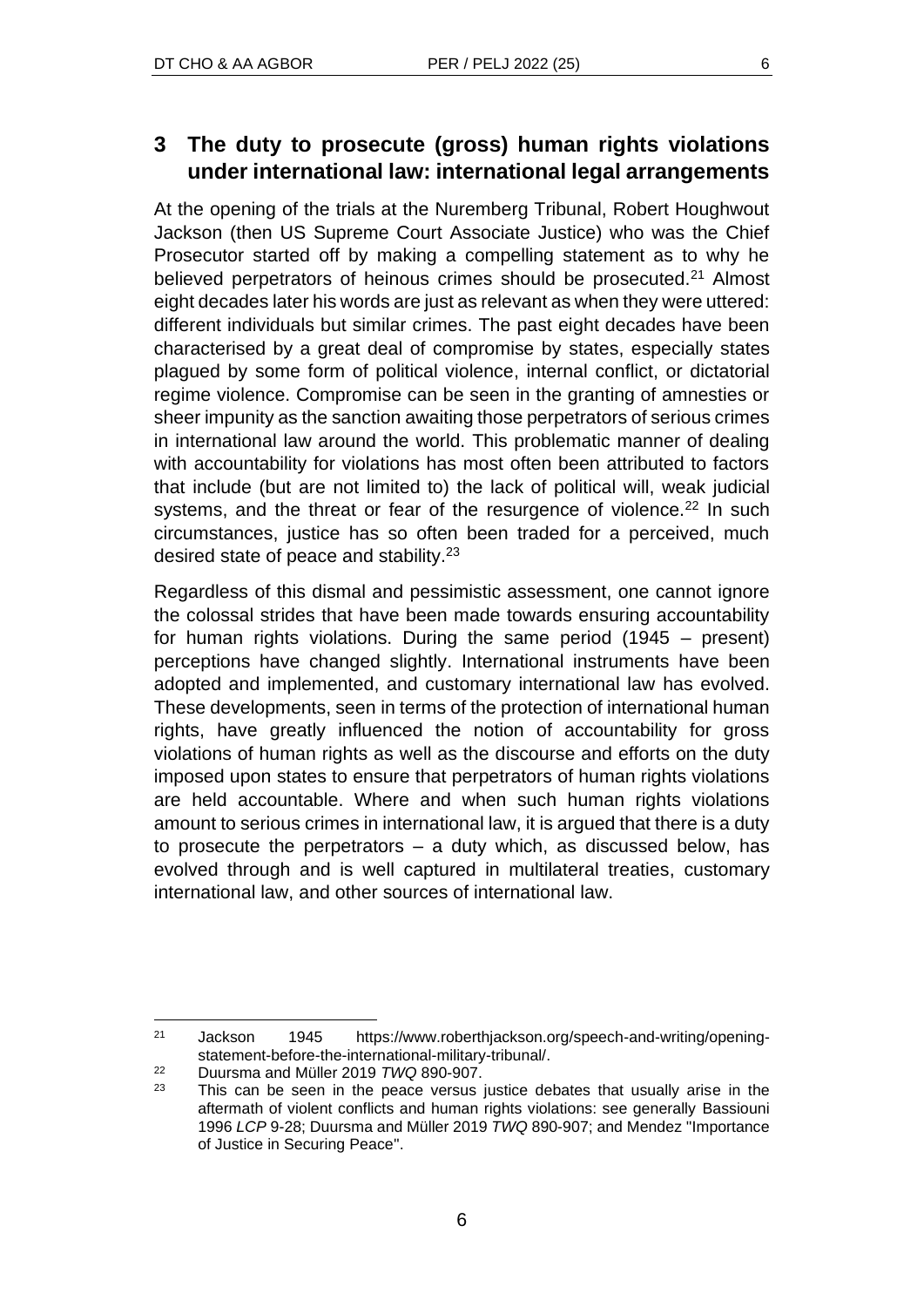International human rights treaties constitute some of the most compelling body of rules regulating human rights practice in the national and international terrain. In some states, these rules have even been given a superior status over domestic law. On the reception and status of international law in Cameroon, the *Constitution of the Republic of Cameroon*, 1996 stipulates that all duly ratified international instruments automatically become law in Cameroon (unlike other states, there is no need for legislative domestication for them to be applied by the courts). In addition to this direct and automatic reception, such duly ratified instruments are accorded a status superior to that of domestic laws.<sup>24</sup> International human rights treaties do proscribe conduct that violates the human rights of individuals in states parties. They also prescribe for states parties the duties or obligations that encompass measures to be taken to ensure the guarantee of human rights of everyone within their jurisdiction. At the core of the obligations imposed upon states parties to multilateral human rights treaties is to protect human rights: a task which usually evokes legislative and institutional mechanisms and processes aimed at preventing abuses, and is extended to include even provisions that criminalise violations. In other words, they are indirectly obliged to ensure that perpetrators of these violations are held accountable; more specifically, that they are prosecuted and punished. It is worth noting, however briefly, that the legal underpinnings for accountability may also be found in some international humanitarian law treaties, some of which deal specifically with serious crimes in international law, for example, the *UN Convention on the Prevention and Punishment of the Crime of Genocide* (hereafter the *Genocide Convention*).<sup>25</sup> An obligation is imposed on the contracting parties to this instrument to prevent and punish the crime of genocide.<sup>26</sup> The four *Geneva Conventions* of 1949 and their subsequent *Additional Protocols* of 1977 contain similar provisions: to prosecute or extradite anyone suspected of violating any of the provisions of the Conventions.<sup>27</sup> The current Anglophone Cameroon crisis, from a doctrinal point of view, may not have met the threshold of an armed conflict (to evoke the rules of international

<sup>24</sup> Article 45 of the *Constitution of the Republic of Cameroon*, 1996 (hereafter the Constitution).

<sup>25</sup> *UN Convention on the Prevention and Punishment of the Crime of Genocide*, adopted by the UNGA on 9 December 1948 (hereafter the *Genocide Convention*). <sup>26</sup> Article I of the *Genocide Convention*.

 $27$  International humanitarian law distinguishes international armed conflict (IAC) from non-international armed conflict (NIAC). With regards to IAC, Common Articles 49, 50, 129 and 146 of the *Geneva Conventions* (1949) impose an obligation on each contracting party to prosecute. With regards to NIAC, there is no such corresponding obligation save for Common Article III: prosecution is left to national criminal courts.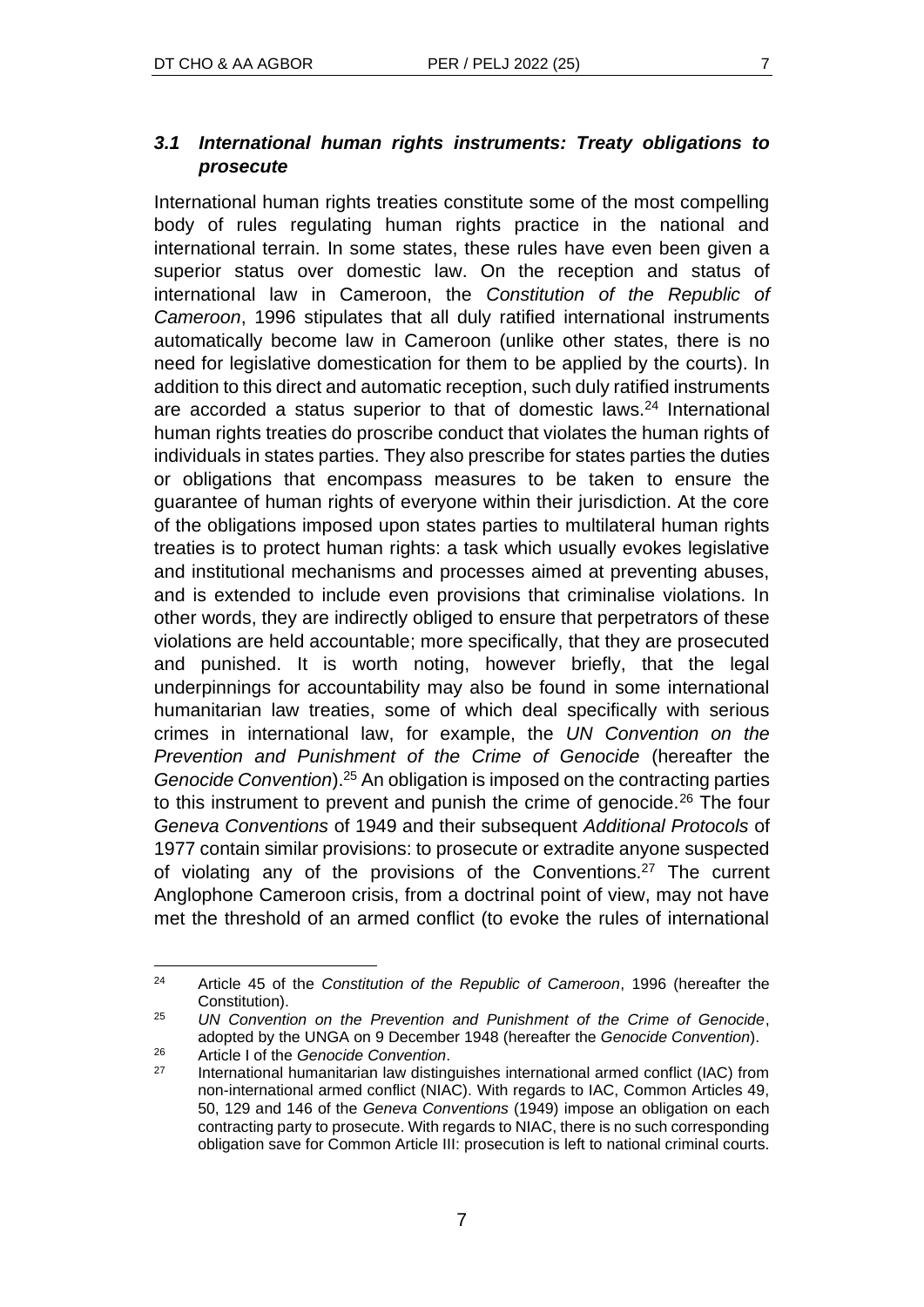humanitarian law applicable to non-international armed conflicts).<sup>28</sup> Neither is there a reason to suspect that it may amount to genocide given the absence of evidence of the *dolus specialis* of the crime of genocide.<sup>29</sup> It is based on these premises that this paper digresses from the discussion of international humanitarian law instruments. However, the substantive contents of some core international human rights treaties to which Cameroon is a state party do impose that obligation. Treaties that have a bearing on what is happening will be the focus of this paper.

Cameroon is a state party to the *UN Convention Against Torture and Other Cruel, Inhuman or Degrading Treatment or Punishment* (hereafter the *CAT*).<sup>30</sup> The *CAT* imposes an explicit and unequivocal obligation on states parties to treat acts of torture as criminal.<sup>31</sup> Under the *CAT*, the obligation upon states parties to prosecute acts of torture is imposed in three stages: first, they are required to ensure that all acts of torture are criminalised under their domestic laws; $32$  secondly, they are required to establish jurisdiction over such offences in specific circumstances (namely where the crimes were committed within "any territory" under the control of the state, or "on board a ship or aircraft registered in that state", or where the "alleged offender" is a national of the state party, or where the victim is a national of the state);<sup>33</sup> thirdly, and even more importantly, in Article 7 the *CAT* requires that state parties either prosecute or extradite those accused of acts of torture in their territory.<sup>34</sup> In this light, Article 12 states that

[e]ach State Party shall ensure that its competent authorities proceed to a prompt and impartial investigation, wherever there is reasonable ground to believe that an act of torture has been committed in any territory under its jurisdiction.<sup>35</sup>

Reports from credible national and international bodies detail the commission of acts of torture during the Anglophone Cameroon crisis. Agents of law enforcement (construed in the broadest sense) have employed different tactics of torture on the civilian population in their efforts

<sup>28</sup> Cullen 2007 *J C & S L* 419-445; Cullen *Concept of Non-international Armed Conflict*; Dinstein *Non-international Armed Conflicts*; Kretzmer 2009 *Israeli Law Review*; Law *et al Manual on the Law of Non-international Armed Conflict*; and McLaughlin 2012 *MJIL* 94-121.

<sup>29</sup> The *dolus specialis* of the crime of genocide is the intent to destroy, in part or in whole, a people based on their national, ethnic, racial or religious attributes: see Article II of the *Genocide Convention*.

<sup>30</sup> The *UN Convention Against Torture and Other Cruel, Inhuman or Degrading Treatment or Punishment* (1984) (hereafter the *CAT*) was ratified by the Republic of Cameroon on 19 December 1986.

<sup>31</sup> Article 4(1) of the *CAT*.

<sup>32</sup> See Art 4(1) of the *CAT*.

<sup>33</sup> Articles 5(1)(a), (b), and (c) of the *CAT*.

<sup>34</sup> Article 7(1) of the *CAT,* which reflects the *aut dedere, aut judicare* principle of international law.

<sup>35</sup> Article 12 of the *CAT*.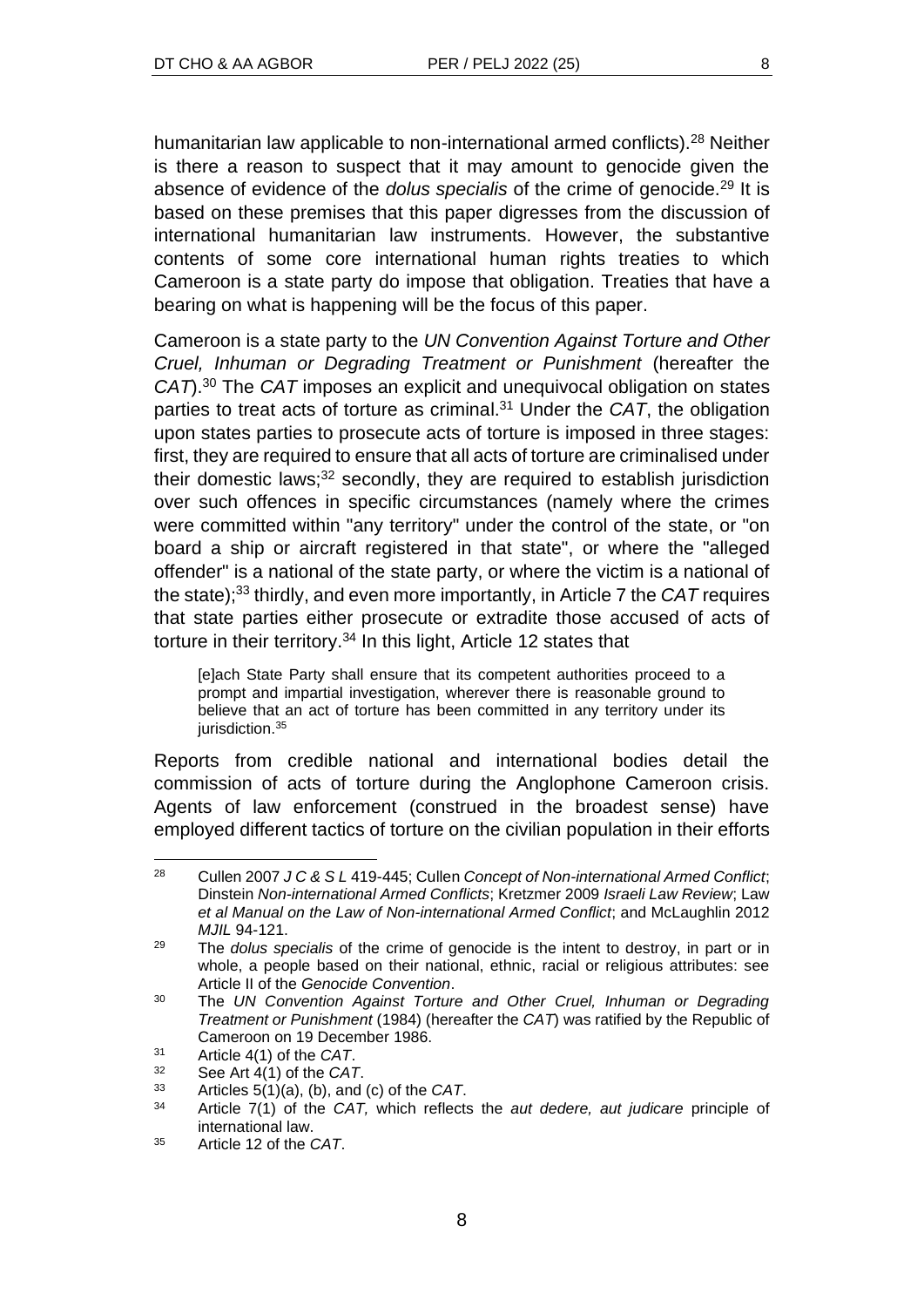to identify, track and arrest Anglophone political activists and other individuals who bear responsibility for orchestrating the ongoing political crisis. In addition to torture, enforced disappearances have become rife. The *International Convention for the Protection of All Persons from Enforced Disappearance* (hereafter the *Convention on Enforced Disappearance*) is just as unequivocal as the *CAT* in its imposition of the duty to hold perpetrators of enforced disappearances accountable.<sup>36</sup> State Parties thereto are required to investigate persons alleged to have committed acts of enforced disappearance and bring them to justice.<sup>37</sup> In so doing, the *Convention on Enforced Disappearance* requires states parties to criminalise enforced disappearances under their criminal laws.<sup>38</sup> Moreover, Article 5 thereof states that enforced disappearances committed in a widespread or systematic manner shall constitute a crime against humanity and will be accorded the applicable consequences provided for under international law. It further requires states parties to hold accountable not only those who commit, but also persons who may have ordered, solicited or induced, and those who attempt the commission of enforced disappearance, including even superiors who may have had information on the commission or imminent commission of enforced disappearance by a subordinate but failed to prevent or initiate an investigation of the commission thereof.<sup>39</sup> The *Convention on Enforced Disappearance* prohibits the defence of superior orders as a justification for the crime of enforced disappearance.<sup>40</sup> The fulfilment of these treaty obligations is yet to be seen, but the principle laid down therein is that Cameroon as a state party has an obligation to investigate allegations of enforced disappearances and prosecute all those who, in one way or another, took part in their commission. In doing this, no one is exonerated.

General multilateral human rights treaties are not always explicit about a state party's obligation to investigate and prosecute violators. For example, the *International Covenant on Civil and Political Rights* (hereafter the *ICCPR*) as well as the *African Charter on Human and Peoples' Rights* (hereafter the *Banjul Charter*) make no provision on the issue of whether there exists a duty to prosecute with regard to violations of the rights provided therein.

This does not mean, however, that no such duty may be derived from those treaties. Authoritative bodies such as the Human Rights Committee (HRC)

<sup>36</sup> See generally Art 6 of the *International Convention for the Protection of All Persons from Enforced Disappearance* (2006) (hereafter the *Convention on Enforced Disappearance*).

<sup>37</sup> Article 3 of the *Convention on Enforced Disappearance*.

<sup>38</sup> Article 4 of the *Convention on Enforced Disappearance*.

<sup>39</sup> Articles 6(1)(a) and (b)(i)-(iii) of the *Convention on Enforced Disappearance*.

Article 2 of the *Convention on Enforced Disappearance*.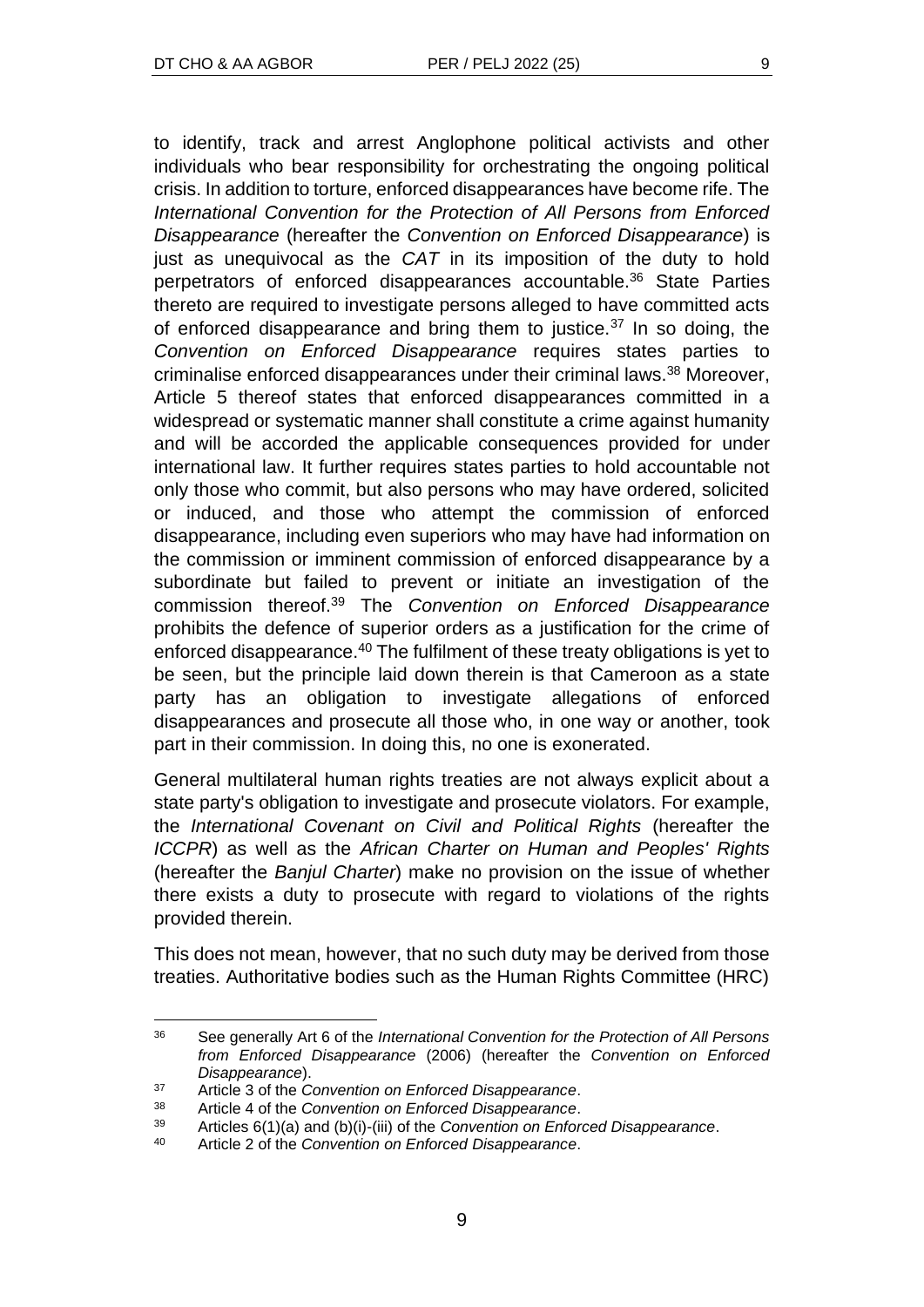and the African Commission on Human and Peoples' Rights (hereafter the African Commission) created and empowered to monitor compliance with these treaties, have often been seen to impose on states parties the obligation to investigate, prosecute, and punish perpetrators of human rights violations including torture, extra-judicial executions, and enforced disappearances committed in their jurisdiction. In addition, states parties are even required to ensure that victims whose rights have been violated receive a remedy for the harm suffered.<sup>41</sup>

Authoritative interpretations and rulings provided by the HRC and the African Commission indicate that there is an obligation to investigate and prosecute human rights violations. In the context of the human rights violations committed in the Anglophone Cameroon crisis, these two human rights bodies have made authoritative rulings obliging the Government of Cameroon to conduct impartial and independent investigations of allegations of torture, extra-judicial killings and enforced disappearances in order to hold the perpetrators accountable.<sup>42</sup> The jurisprudence from these human rights bodies clearly affirms a duty on states parties to prosecute crimes including acts of torture, extra-judicial executions and enforced disappearances.<sup>43</sup>

With regard to crimes such as extra-judicial killings involving the security forces of the state, the HRC requires states parties to take effective steps to investigate, prosecute, and punish perpetrators, as well as to compensate victims. But more importantly, such "investigations should be carried out by

<sup>41</sup> Orentlicher 1991 *Yale LJ* 2537-2615; and Roht-Arriaza "Sources in International Treaties" 24-38.

<sup>42</sup> See African Commission on Human and Peoples' Rights' *Resolution on the Human Rights Situation in the Republic of Cameroon,* ACHPR/Res 395 (LXII) (2018); OHCHR 2018 https://www.ohchr.org/en/NewsEvents/Pages/DisplayNews.aspx?NewsID=23404&

LangID=*.* <sup>43</sup> See, for example, *Muteba v Zaire* 1982 Communication No 124/1982, 39 UN GAOR Supp (No 40) Annex XIII, UN Doc A/39/40 (1984), where the Committee found that the Government of Zaire had committed torture in violation of Article 7 of the *International Covenant on Civil and Political Rights* (1966) (hereafter the *ICCPR*), and ruled that the Government had the obligation to "conduct an inquiry into the circumstances of the victim's torture, to punish those found guilty of torture and to take steps to ensure that similar violations do not occur in the future". Also see *Quinteros v Uruguay* 1981 Communication No 107/1981, 38 UN GAOR Supp. (No 40) Annex XXII, UN Doc A/38/40 (1983); *Bautista de Arellana v Colombia*  Communication No 563/1993, UN Doc CCPR/C/55/D/563/1993 (1995) para 82; *Jaoquin Herrera Rubio v Colombia* Communication No 161/1983, UN Doc CCPR/C/OP/2 (1987). For more on the jurisprudence of the Committee, see Joseph, Schultz and Castan *International Covenant on Civil and Political Rights*; ICCPR *Selected Decisions; HRC General Comment No 31 on Article 2 of the Covenant: The Nature of the General Legal Obligation Imposed on States Parties to the Covenant*, UN Doc CCPR/C/74/CRP4/Rev 6 (2004) paras 16, 18.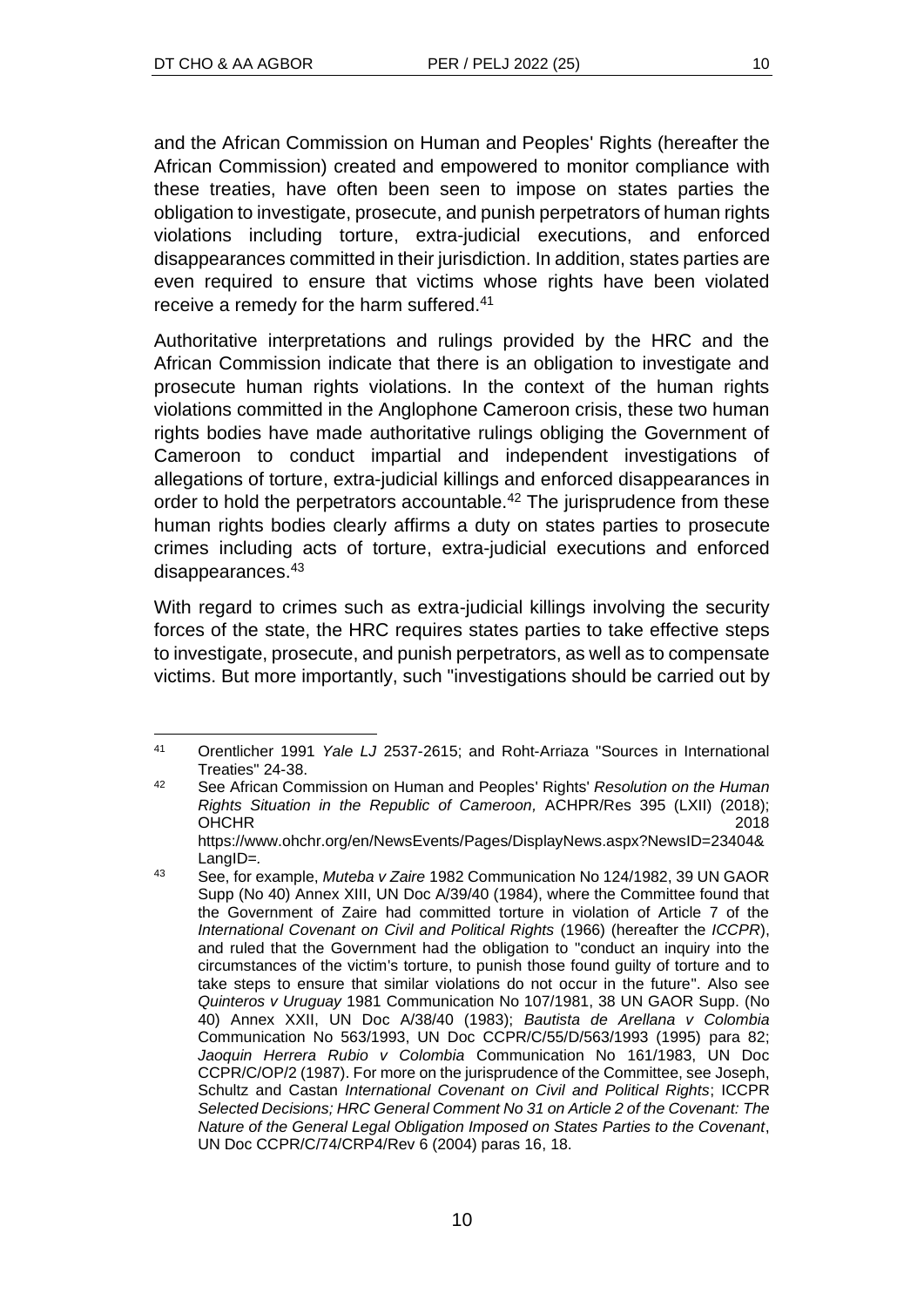an impartial body that does not belong to the organisation of the security forces themselves". 44

It is now widely accepted that references to "ensuring" the enjoyment of the rights enumerated in human rights treaties may be interpreted as imposing an affirmative obligation on states parties.<sup>45</sup> The *ICCPR*, for example, in Article 2 requires every state party to "ensure to all individuals within its territory and subject to its jurisdiction the rights" enshrined in the Covenant, and take necessary steps to give effect to the rights enumerated therein.<sup>46</sup> Also, Articles 1 and 2 of the *Banjul Charter* can be read to reveal an obligation on states parties to "recognise the rights, duties and freedoms enshrined" therein, to take measures "to give effect to them", and to ensure that its citizens are "entitled to the enjoyment of the rights and freedoms recognised and guaranteed" therein.<sup>47</sup> This obligation to "ensure", and take measures to "give effect" to rights signifies a duty on states parties to respect, protect and enforce the rights. This may also be understood as including a broader obligation on states parties to take appropriate legal steps, whether administrative or judicial, against violators.

According to some commentators, given the fact that the HRC has not prescribed the type of punishment to be meted out to violators, that may mean that amnesties that take into consideration measures such as investigations seeking to identify violators and to document abuses, the purging of violators from leadership positions and the provision of compensation to victims could be acceptable. However, the HRC held in the case of *Bautista de Arellana v Colombia* that "purely disciplinary and administrative" measures "cannot be deemed to constitute adequate and effective remedies" in the meaning of the obligation to investigate, prosecute, punish and provide compensation for victims.<sup>48</sup> The aforementioned irrefutably indicates an overarching obligation under treaty law to hold perpetrators of human rights violations accountable.

## *3.2 The duty to prosecute under customary international law*

The Statute of the ICJ also has as a source of law "international custom, as evidence of a general practice accepted as law".<sup>49</sup> Through consistent state

<sup>44</sup> *Torres Millacura v Argentina* (Judgment) 2011 HRC Series C No 229 para 121. Also see *HRC General Comment No 31 on Article 2 of the Covenant: The Nature of the General Legal Obligation Imposed on States Parties to the Covenant*, UN Doc CCPR/C/74/CRP4/Rev 6 (2004) paras 16, 18.

<sup>45</sup> Roht-Arriaza "Sources in International Treaties" 24-38.

<sup>46</sup> Article 2 of the *ICCPR*.

<sup>47</sup> See Arts 1 and 2 of the *African Charter on Human and Peoples' Rights* (1981) (hereafter the *Banjul Charter*).

<sup>48</sup> *Bautista de Arellana v Colombia* Communication No 563/1993, UN Doc CCPR/C/55/D/563/1993 (1995) para 82.

<sup>49</sup> Article 38(1)(b) of the *Statute of the ICJ*.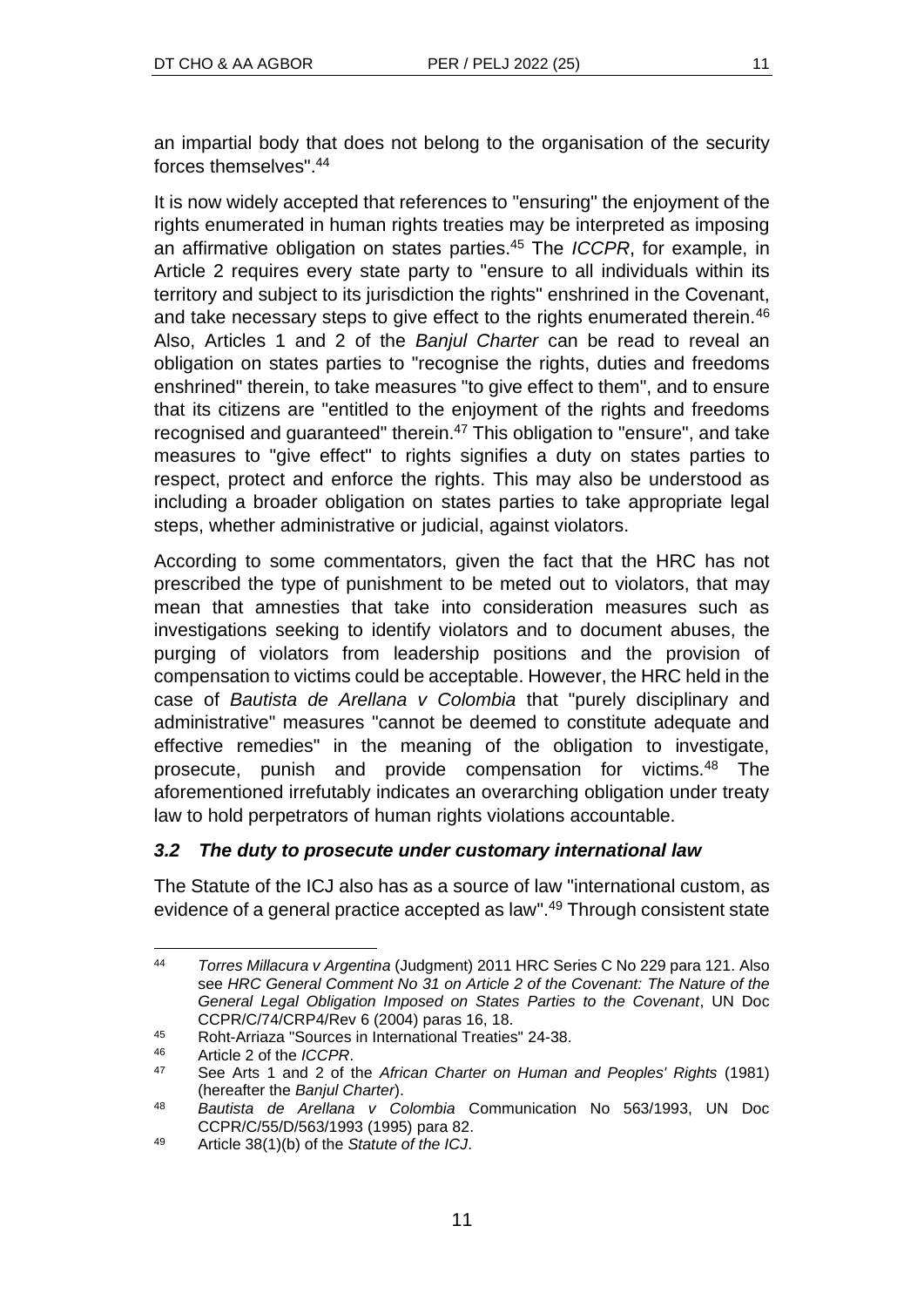practice and the obligation to be bound (*opinio juris*), a particular rule of law is developed and cemented.<sup>50</sup>

Certain categories of crimes that involve human rights violations have, through consistent state practice, conveyed an indication that they are prohibited in customary international law. This prohibition has been interpreted to constitute a positive obligation borne by states, and includes the obligation to prevent, investigate, prosecute, and punish perpetrators thereof. Examples include torture,<sup>51</sup> enforced disappearances,<sup>52</sup> genocide, slavery and slave trading, apartheid and crimes against humanity.<sup>53</sup> Embedded in such obligations is the intolerability of amnesties for these crimes since amnesties constitute a hindrance to the positive duty to investigate, prosecute and punish the perpetrators. More so, the fact that recent amnesties are increasingly conditional and limited may be seen as recognising the existence of an overarching duty under customary international law to prosecute (gross) human rights violations.<sup>54</sup>

Moreover, the current trend in international community and state practice seems to suggest the existence of a *de facto* customary international law duty to prosecute especially serious crimes in international law. The United Nations (UN) and various states are increasingly drifting away from the granting of amnesties to those who bear responsibility for crimes that constitute human rights violations. This trend is reflected in the many trials that have taken place since the last quarter of the previous century in *ad hoc,* hybrid and even national tribunals exercising both territorial and universal jurisdiction.

Although there are many controversies and debates as to what human rights violations have earned a customary law duty for their prosecution, it is without doubt that serious crimes in international law, particularly crimes against humanity, having attained the status of *jus cogens* norms, warranting states to prosecute or extradite (*aut dedere, aut judicare*) perpetrators in their territorial jurisdiction, and arguably, also to exercise universal jurisdiction.<sup>55</sup> It has also been argued that the principle of *aut dedere, aut judicare* qualifies as a customary international law principle.<sup>56</sup>

<sup>50</sup> Bantekas and Oette *International Human Rights Law*.

<sup>51</sup> *The Prosecutor v Anto Furundzija* (Judgment) 1998 ICTY-95-27/1-T para 151.

<sup>52</sup> OHCHR *Rule-of-law Tools* 12-20.

<sup>53</sup> See *HRC General Comment No 31 on Article 2 of the Covenant: The Nature of the General Legal Obligation Imposed on States Parties to the Covenant*, UN Doc CCPR/C/74/CRP4/Rev 6 (2004) para 18.

<sup>54</sup> OHCHR *Rule-of-law Tools* 7.

<sup>55</sup> See generally Reydams 2003 *AJIL* 627-631; Randall 2005 *AJIL* 293-298.

<sup>56</sup> Judge Weeramantry in his dissenting view in the case of *Libyan Arab Jamahifiya v United States (Lockerbie)* 1998 Judgement ICJ Rep 9 at the ICJ, asserted that *aut dedere, aut judicare* constitutes a well-established principle of customary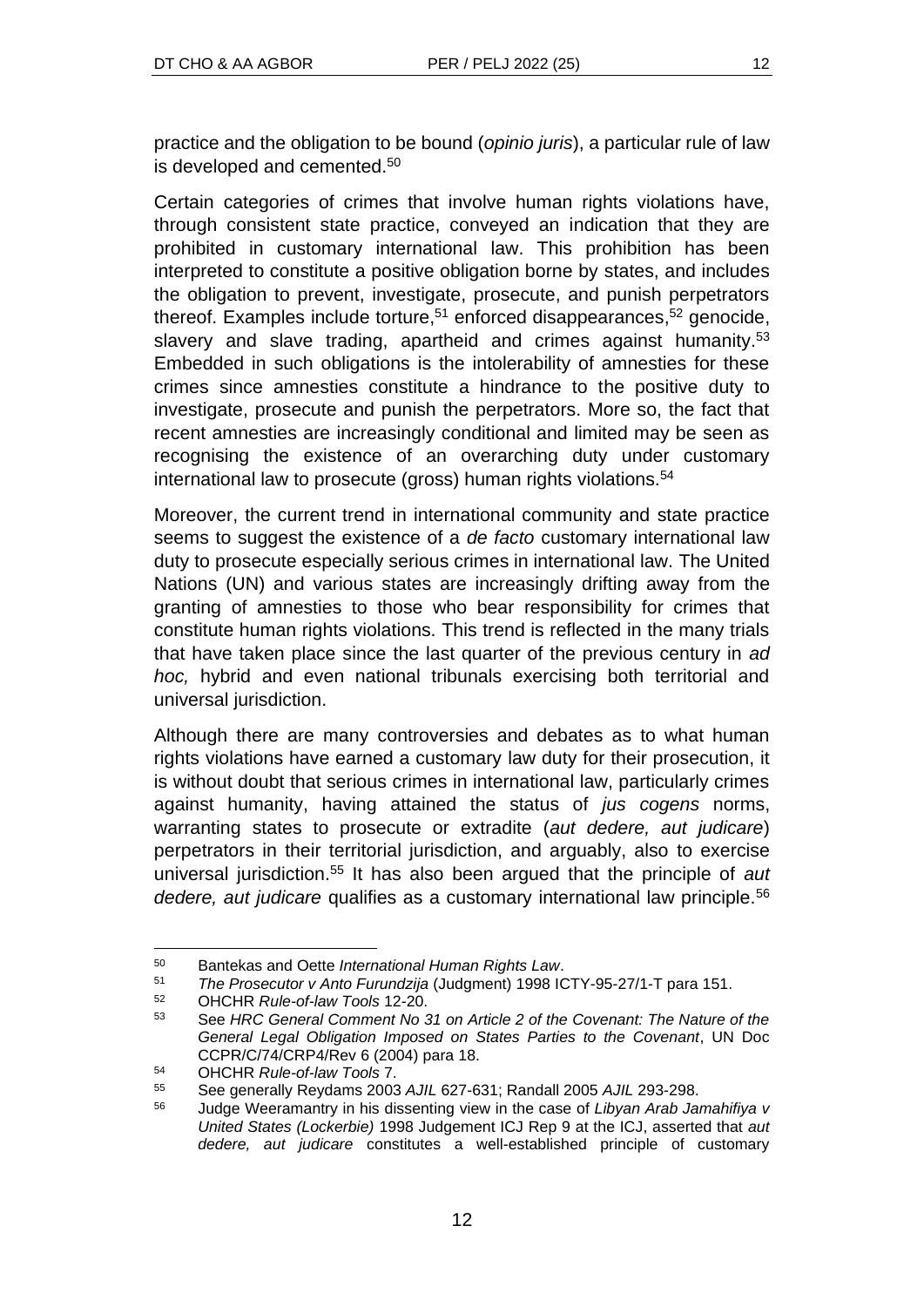Our contention, however, is not the principle itself which qualifies as a customary international law principle but its prohibition of certain crimes in international law such as torture and crimes against humanity. Due to their seriousness, these crimes have been recognised by the international community as being of serious concern to the international community as a whole, and as such, warranting their prosecution with or without a treaty. As discussed earlier, the commission of torture and enforced disappearances in Cameroon, being crimes that have attained a *jus cogens* status, triggers the application of the customary international law rules thereon: a duty imposed on Cameroon to investigate and prosecute these violations.

## *3.3 The duty to prosecute: Jurisprudence of international criminal justice mechanisms*

Prior to the establishment of the Nuremberg Tribunal, there was no such thing as an international criminal justice mechanism. Nuremberg was the first coordinated international attempt at holding perpetrators of serious crimes accountable. After Nuremberg there was a general perception, based on the apparent success of the trials, that an international court would be set up, but due to distractions caused by the Cold War this was realised only nearly half a century later. However, Nuremberg set the ball rolling for the establishment of other international criminal tribunals such as the two UN *ad hoc* tribunals (the ICTY and the ICTR); hybrid courts (like the SCSL); the ECCC (Cambodia); the Special Tribunal for Lebanon (Lebanon); Special Panels for Serious Crimes (East Timor); and the ICC. The founding instruments of these institutions as well as the jurisprudence emerging therefrom constitute a valuable and credible grounding for the prosecution of perpetrators of serious crimes in international law such as torture, enforced disappearances, genocide and crimes against humanity.

An important doctrine that was established at the Nuremberg Tribunal and has since been carried through all these institutions is that individuals can and should be held accountable for serious crimes in international law.<sup>57</sup> Furthermore, the obligation to ensure accountability was emphasised in certain principles rooted in Nuremberg, two of which are worth mentioning. First, it was affirmed at Nuremberg that the position of an individual as head of state or in another government office does not relieve him from criminal responsibility. <sup>58</sup> Second, the fact that an individual acted under superior orders cannot be used as a defence to relieve him of criminal responsibility

international law, supporting Bassiouni's argument that the widespread use of the concept in international treaties has raised it to the status of customary law.

<sup>&</sup>lt;sup>57</sup> See the formulation on the imposition of individual criminal responsibility in the *Charter of the Nuremberg Tribunal.*

<sup>58</sup> Principle III of the Principles of International Law recognised in the *Charter of the Nuremberg Tribunal* and in the Judgment of the Tribunal (1950). Also see Article 7 of the *Charter of the Nuremberg Tribunal*.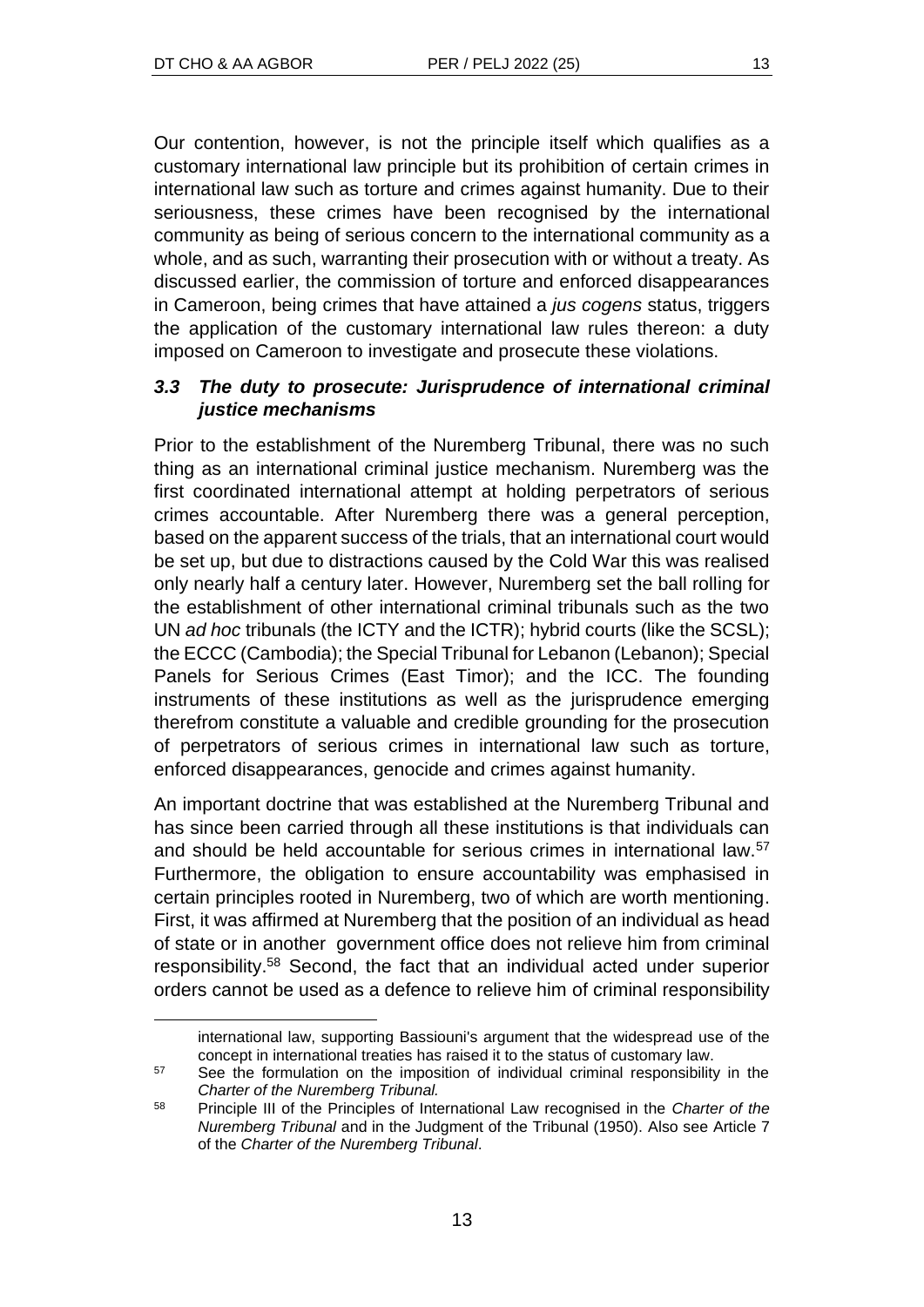under international law.<sup>59</sup> These principles were formulated at Nuremberg, yet their application over time has gone beyond, as is evident in both the statutes of these institutions and the case-law developed by them. This has led to the establishment of an enormous jurisprudential grounding for the duty to prosecute and punish perpetrators of human rights violations, especially when such violations are of a *jus cogens* character. On the duty to prosecute such crimes, the Appeals Chamber of the SCSL, for example, affirmed that under international law, states "are under a duty to prosecute crimes whose prohibition has the status of *jus cogens*", <sup>60</sup> asserting further the position of the UN that amnesties do not apply to serious crimes in international law.<sup>61</sup> Although the exact boundaries of *jus cogens* in international law are still disputed, crimes such as torture, genocide, apartheid, slavery and slave trading, and crimes against humanity have earned sufficient consensus to be fitted into the category of *jus cogens* crimes. The multitude of cases that involve even top political elites of specific countries tried by these international criminal justice mechanisms constitutes compelling evidence of a primary duty to investigate and prosecute *jus cogens* crimes in international law: a principle which, *a fortiori*, should be extended to and applied in the current Anglophone Cameroon crisis since such crimes have been committed therein.

## *3.4 The obligation to prosecute under general principles of law*

General principles of law as practiced by civilised nations constitute a source of international law.<sup>62</sup> Although not having the same weight as the other sources, general principles of law, regardless of their soft-law nature, arguably have earned acceptance because of their wide recognition as concepts and norms that are common in the practices of most legal systems.<sup>63</sup>

<sup>59</sup> Principle IV of the Principles of International Law recognised in the *Charter of the Nuremberg Tribunal* and in the Judgment of the Tribunal (1950); International Military Tribunal *Trial of the Major War Criminals* 223.

<sup>60</sup> *The Prosecutor v Augustine Gbao* 2004 SCSL -04- 15-PT-141 para 10. Decision on Preliminary Motion on the Invalidity of the Agreement between the United Nations and the Government of Sierra Leone on the Establishment of the Special Court, Appeals Chamber.

<sup>61</sup> *The Prosecutor v Augustine Gbao* 2004 SCSL -04- 15-PT-141 para 10. Decision on Preliminary Motion on the Invalidity of the Agreement Between the United Nations and the Government of Sierra Leone on the Establishment of the Special Court, Appeals Chamber; *Report of the Secretary-General on the Establishment of a Special Court for Sierra Leone*, UN Doc S/2000/915 (2000) para 24.

<sup>&</sup>lt;sup>62</sup> See s 38(I)(c) of the *Statute of the ICJ* which names "the general principles of law recognised by civilized nations" as one of the sources of international law.

<sup>&</sup>lt;sup>63</sup> However, the general principles of law may not always, as has been argued in the past, emanate from norms and practices common to national legal systems. Certain rules and practices which constitute general principles of law are in themselves of international law origin: see Bassiouni 1989 *Mich J Int'l L* 768-818. For example,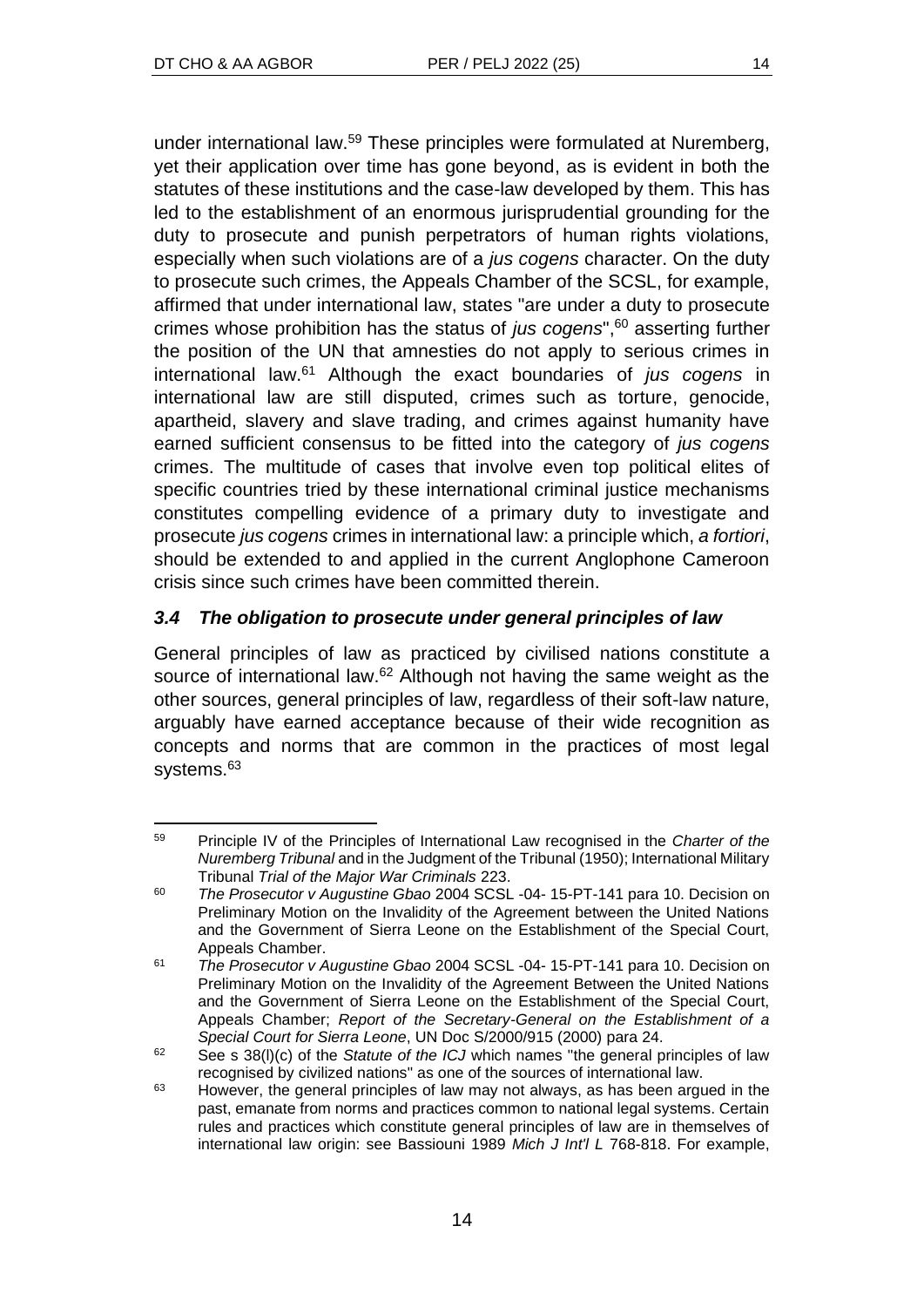Over the years international human rights have been embedded in legal developments in states, some of which have provoked constitutional amendments. Legislative developments have sought to enhance the respect for, promotion and protection of human rights in domestic legal systems. They have also grown to be one of the cornerstones upon which democracies are built. Orchestrated in part by multilateral international human rights treaties at global and regional levels, the underlying outcomes include setting limits to governmental power, building free societies for the enjoyment of rights, and recognising that victims of human rights violations have a right to a remedy (both substantive and procedural).

The violation of human rights, irrespective of its scale or the legal system in which it is committed, triggers the right to a remedy. Beyond the right to a remedy, the victims in question are entitled to justice, both administrative and judicial. The victims of torture, murder or enforced disappearances, for example, are entitled to pursue justice in the courts so that the perpetrators are brought to justice at least for the simple reason that their acts constitute a violation of the criminal laws of the country. For some legal systems the involvement of specific categories of public servants in the commission of human rights violations in particular or crimes in general is an aggravating circumstance.<sup>64</sup> Such general principles of law, fortunately, have been incorporated into the legal system of Cameroon, specifically the *Penal Code,* which criminalises human rights violations (not as "violations" *per se* but as crimes within the penal system).<sup>65</sup>

Stretching beyond the domestic sphere, it is a widely established principle of law that victims of human rights violations are entitled to reparations. In cases where responsibility for such violations is attributable to the state, the state is obliged to make reparations to the victims. Even though this is a substantive right in most international human rights instruments, the notion of reparations for the wrongful acts of states had long been established as a general principle of law in the *Chorzow Factory* case. In this case, the Permanent Court of International Justice (PCIJ) found the principle of reparation established through international practice to constitute "as far as

regarding the admissibility of cases to international tribunals, the rule that requires domestic measures to be exhausted before turning to international intervention could be regarded as a general principle; however, it does not originate from national legal systems but from the practice of international courts. Also see Roht-Arriaza "Sources in International Treaties" 24-38.

<sup>&</sup>lt;sup>64</sup> In some jurisdictions, criminal acts committed by state officials are treated with more sternness: see, for example, Arts 144(3), (4) and (5) of the *Penal Code* of Argentina (1963) providing additional sanctions for state officials who perpetuate acts of torture; *Title 18 US Code*, s 242 provides for the imposition of both federal and state criminal penalties for law enforcement officials who under "color of law" infringe on the civil rights of citizens (US).

<sup>65</sup> See generally *Penal Code*, Law No 2016/007 of 12 July 2016, ss. 1-361 (inclusive).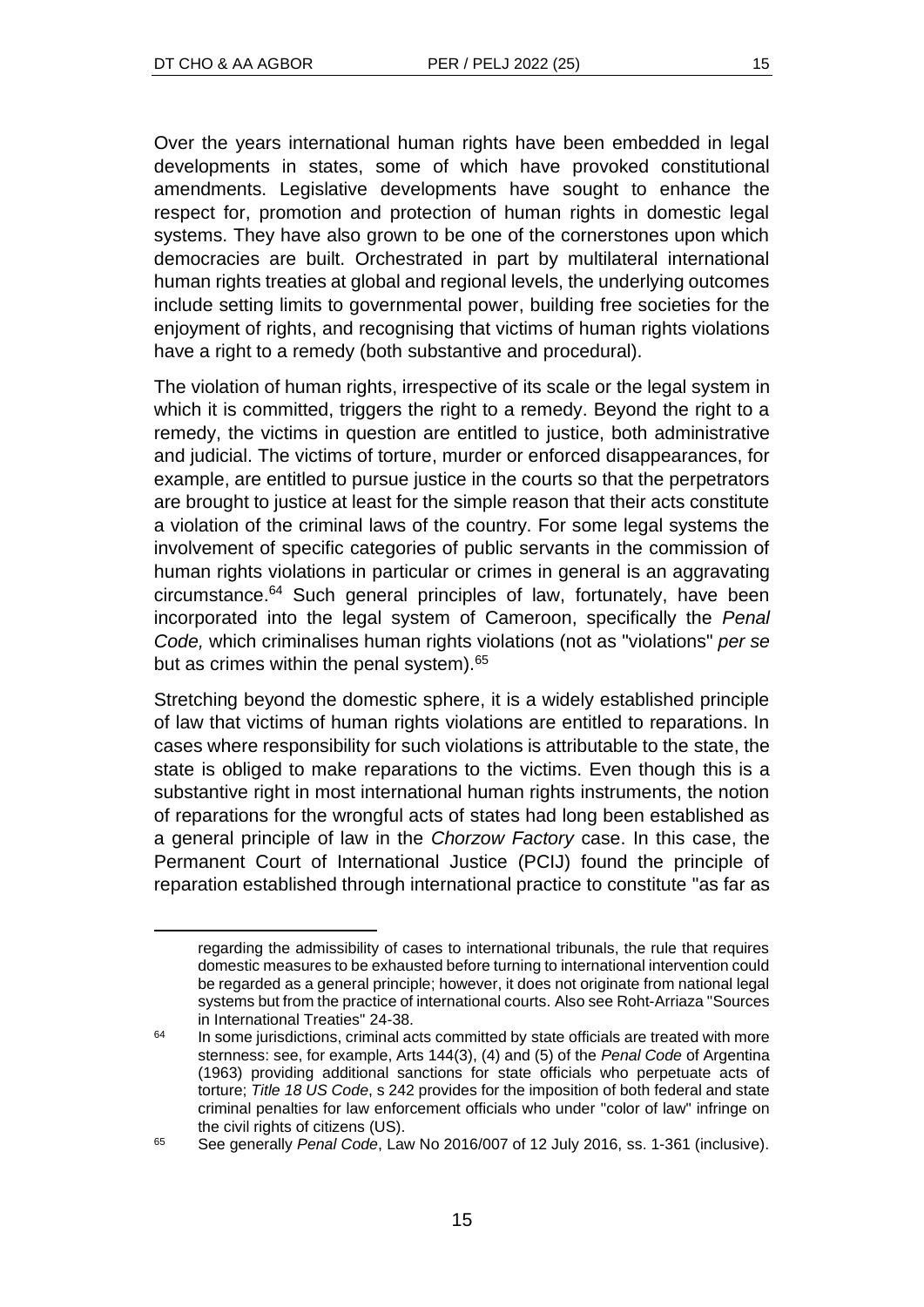possible, to wipe out all the consequences of the illegal act and re-establish the situation which would, in all probability, have existed if that act had not been committed."<sup>66</sup>

## *3.5 United Nations Security Council Resolutions*

The *Charter of the UN* empowers the Security Council to adopt measures aimed at maintaining international peace and order if, in the view of the Security Council, a situation in any part of the world constitutes a threat to peace and order. In furtherance of the mandate, the UN Security Council (UNSC) in exercising its Chapter VII powers has adopted resolutions that bind all member states and convey a message to perpetrators of gross violations of human rights that some form of accountability must take place. The UNSC has in several cases required member states to either surrender for prosecution or investigate and prosecute individuals responsible for gross human rights abuses. In 1992, for example, following the bombing of the Pan-American Flight 103 by Libyan officials, the UNSC adopted a resolution<sup>67</sup> obliging Libyan authorities to surrender the responsible individuals to the US and the UK for prosecution. In addition, it was also through UNSC resolutions that the ICTY and ICTR were established in 1993 and 1994 respectively to try individuals bearing responsibility for serious violations of international law in the former Yugoslavia and Rwanda.<sup>68</sup> The statutes of the *ad hoc* tribunals defined the crimes over which they had jurisdiction and the imposition of individual criminal responsibility, and the UNSC resolutions that set up these tribunals imposed on all UN Member States the obligation to cooperate with the tribunals regarding the enforcement of its orders including, *inter alia,* the actions of arrest and surrender.<sup>69</sup> Richard Goldstone, the Prosecutor of the ICTY, had noted that even if a peace negotiation resulted in the granting of immunity to perpetrators of war crimes, it would not prevent the tribunal (ICTY) from continuing with its proceedings against them. Also, the granting of an amnesty would not absolve member states of their obligation to arrest and surrender individuals indicted by the Tribunal.<sup>70</sup>

However, UNSC resolutions referring situations to the ICC have proved quite problematic regarding the obligations to cooperate imposed on both the referred State and other member states. Article 13(b) of the *Rome Statute of the ICC* allows the UNSC to refer a situation to the ICC where crimes under the ICC's jurisdiction appear to have been committed

<sup>66</sup> *Chorzow Factory (Germany v Poland)* 1928 PClJ (ser. A No 17) para 47.

<sup>67</sup> *UNSC Resolution 748 (Libyan Arab Jamahiriya),* UN Doc S/RES/748 (1992).

<sup>68</sup> See *UNSC Resolution 827*, UN Doc S/RES/827 (1993).

<sup>69</sup> See *UNSC Resolution 827*, UN Doc S/RES/827 (1993) para 4; and *UNSC Resolution 955*, UN Doc S/RES/955 (1994) para 2.

<sup>70</sup> Scharf 1996 *LCP* 41-61.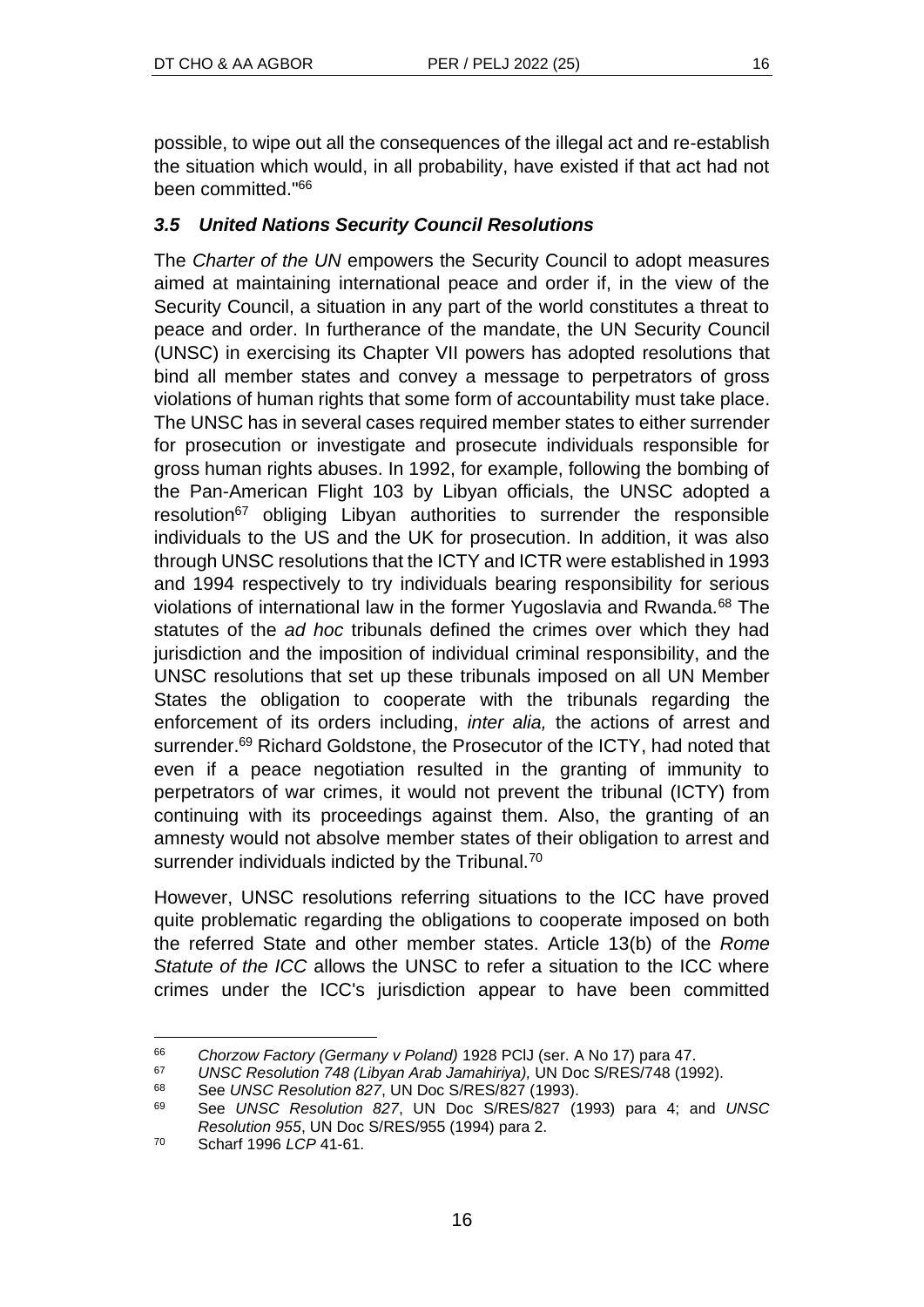irrespective of the state's being a party to the *Rome Statute of the ICC*. An example is the referral of the situation in Darfur to the ICC, which led to the indictment of the then President Umar Al-Bashir of Sudan (a non-state party to the Rome Statute). Generally, referring a situation in a non-state party to the *Rome Statute of the ICC* raises the question as to how the *Rome Statute*  of the ICC would apply to the referred state.<sup>71</sup> Does such a referral require the referred state to be treated as a member state such that the provisions of the *Rome Statute of the ICC* impose obligations on states to cooperate,<sup>72</sup> as well as provisions waving the immunities of heads of states and government officials?<sup>73</sup> Different views have been expressed on these aspects and interpretations regarding, for example, the implications of UNSC Resolution 1593, that referred the Darfur situation to the ICC.<sup>74</sup> The ICC Pre-Trial Chamber stated that the immunities of Al-Bashir "have been implicitly waived by the Security Council". <sup>75</sup> The Pre-Trial Chamber argued that the implications of UNSC 1593 are to require Sudan to cooperate and also waive the immunity of government officials.<sup>76</sup> Akande, however, holds that whenever the UNSC refers a case involving a non-party to the *Rome Statute*, the implication is that the UNSC makes the *Rome Statute* binding on that state as though it were a state party and that includes Article 27, which removes the immunity of heads of states, $77$  and Part 9, which imposes the obligation on that state to cooperate with the ICC. Thus, UN member states may fulfil their duties under Part 9 to arrest and surrender violators found in their territory.<sup>78</sup> Despite this understanding, Al-Bashir was not arrested in several states he went to, including South Africa. On the contrary, Tladi has argued that such a move conflicts with customary international law, which grants immunity *ratione personae* to heads of states and state officials before the national authorities of foreign states, as was stated in the *Arrest Warrant* case.<sup>79</sup> To him, Article 27 applies only to

<sup>71</sup> See generally Akande 2012 *JICJ* 299-324.

Part 9 (Arts 86-102) of the *Rome Statute of the ICC*.

<sup>73</sup> Article 27 of the *Rome Statute of the ICC*. See generally Akande 2009 *JICJ* 333-352; and Gaeta 2009 *JICJ* 315-332.

<sup>74</sup> *UNSC Resolution 1593 on Violations of International Humanitarian Law and Human Rights Law in Darfur, Sudan*, UN Doc S/RES/1593 (2005).

<sup>75</sup> See generally *The Prosecutor v Omar Hassan Ahmad Al Bashir* Pre-Trial Chamber II Case No ICC-02/05-01/09-1 (Decision of 13 June 2015). Also see *UNSC Resolution 1593 on Violations of International Humanitarian Law and Human Rights Law in Darfur, Sudan*, UN Doc S/RES/1593 (2005) para 2.

<sup>76</sup> *The Prosecutor v Omar Hassan Ahmad Al Bashir* Pre-Trial Chamber II Case No ICC-02/05-01/09-1 (Decision of 13 June 2015).

<sup>77</sup> Akande 2004 *AJIL* 407-433.

<sup>78</sup> *UNSC Resolution 1593 on Violations of International Humanitarian Law and Human Rights Law in Darfur, Sudan*, UN Doc S/RES/1593 (2005) paras 5, 9. Also see Akande 2009 *JICJ* 333-352.

<sup>79</sup> *Case Concerning the Arrest Warrant of 11 April 2000 (Democratic Republic of the Congo v Belgium)* 2000 ICJ GL No 121*;* and followed in subsequent cases like *Ex Parte Pinochet* 37 ILM 1302 (HL 1998).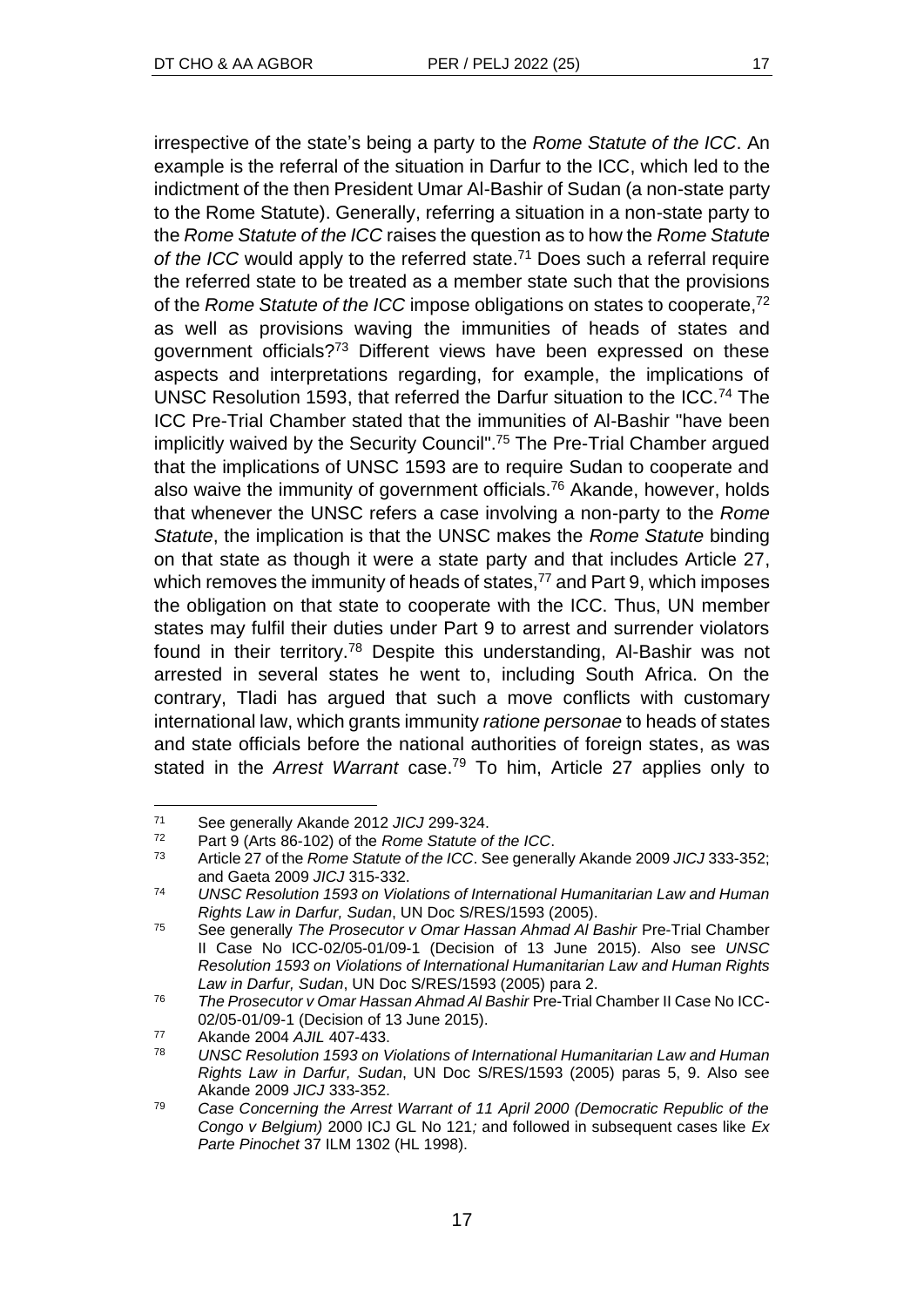persons undergoing proceedings before the Court. In addition, UNSC Resolution 1593 imposes the duty to cooperate on Sudan but does not waive the immunities of Sudan as immunities are never waived implicitly but explicitly.<sup>80</sup> According to Gaeta, while it was lawful for the ICC to issue an arrest warrant against Al-Bashir, given that the rules of personal immunities do not apply to cases before the ICC, it constitutes an "*ultra vires*" act for states to disregard the personal immunities of heads of states or state officials by arresting and surrendering them to the ICC.<sup>81</sup>

Although Cameroon is not yet a State Party to the *Rome Statute of the ICC*, it should be noted that Article 13 empowers the UNSC to intervene under Chapter VII. From this perspective, such power may be triggered, leading to the UNSC adopting a resolution on the crisis in Anglophone Cameroon. Yet, given the complementarity nature of the ICC, the violations that have been committed can and should be investigated and prosecuted by the national courts of Cameroon to preclude any UNSC or ICC intervention therein.<sup>82</sup> Despite the controversies aroused in the *Al-Bashir* case, generally, the contributions of the UNSC resolutions are a compelling and invaluable source of the obligation to prosecute perpetrators of serious crimes in international law.

# **4 Regional framework for human rights accountability**

Apart from the substantive regional framework of rights provided in the *Banjul Charter*; its subsequent protocols and other treaties that bind African states, there exists a distinctive legal ground for holding perpetrators accountable for certain serious crimes in international law in Africa. This stems from the obligation placed on the AU under its organic instrument (the *Constitutive Act of the African Union*) to prosecute conduct prohibited by human rights treaties. Under Article 4(h) of the *Constitutive Act of the African Union*, the AU shall have "the right … to intervene in a Member State according to a decision of the Assembly in respect of grave circumstances, namely: war crimes, genocide, and crimes against humanity". Also, Article 4(o) reiterates the aspirations of the AU regarding the "condemnation and rejection of impunity". In this regard, the right to intervene would imply the obligation to take necessary measures whenever these crimes are committed to ensure that the AU fulfils its aspirations towards condemning and rejecting the granting of impunity to perpetrators of these serious crimes in international law. Despite these affirmations in its organic document, the reality has been very distant therefrom. The role of the AU in the *Al-Bashir*

<sup>80</sup> Tladi 2015 *JICJ* 1027-1047.

<sup>81</sup> Gaeta 2009 *JICJ* 315-332.

<sup>&</sup>lt;sup>82</sup> According to the principle of complementarity, the ICC would not intervene in cases where the state has already initiated proceedings to prosecute perpetrators of crimes in the jurisdiction of the court: see Art 17 of the *Rome Statute of the ICC*.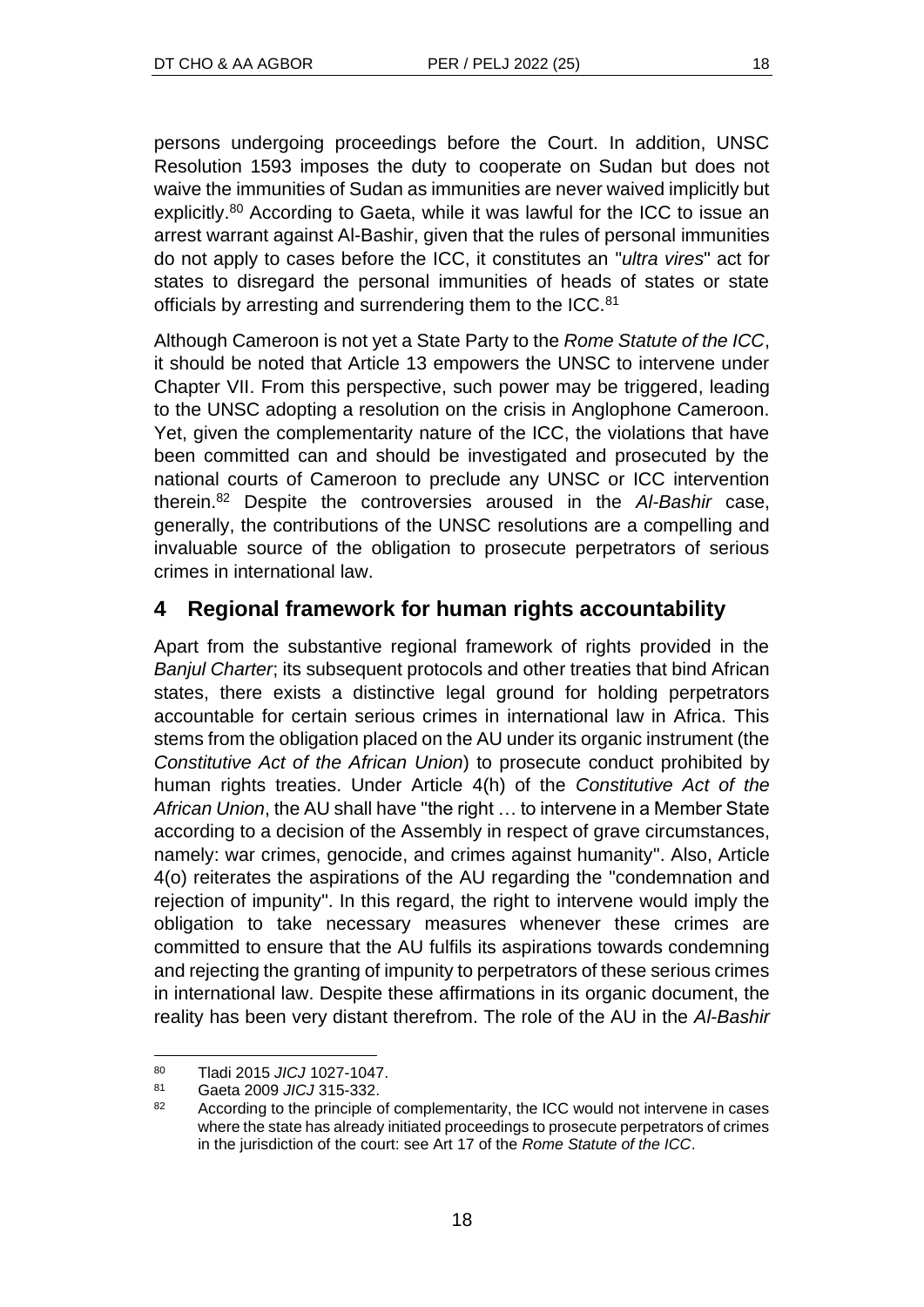case was nothing more than a concerted effort to obfuscate and impede the pursuit of international criminal justice. In floating the dream of establishing a justice mechanism to deal with about fourteen crimes in international law (a blend of serious crimes in international law and international crimes), the inclusion of a clause exonerating state officials for crimes committed while they were in office itself lends weight to the argument that the AU supports impunity for serious crimes in international law, and any tensions with the UNSC or ICC were based on the need to hold a sitting president accountable.

The African Commission on Human and Peoples' Rights (the Commission) has been instrumental through its case law in establishing a duty to prosecute in cases of violations of the *Banjul Charter,* especially in instances of the commission of acts in violation of Article 4 of the *Banjul Charter* such as arbitrary arrests, arbitrary detention, extrajudicial executions and torture. Cases abound.<sup>83</sup>

In the case of the Anglophone Cameroon crisis, the Commission met in its 62nd Ordinary Session from 25 April to 9 May 2018 and released a "Resolution on the Human Rights Situation in the Republic of Cameroon". 84 The Commission noted that

… the continuous deterioration of the human rights situation in Cameroon, as well as the socio-economic situation, since October 2016 following brutal crackdowns on peaceful protests by lawyers, teachers and members of civil society of the English-speaking North West and South West regions of Cameroon who called for the preservation of the Anglophone legal and educational systems in their regions, and an end to marginalization, and for better management of the regions by the Government of Cameroon in terms of development and infrastructure.<sup>85</sup>

In condemning the violations of human rights committed in the Anglophone regions since 2016,<sup>86</sup> the Resolution urged the Government of Cameroon to carry out "impartial and independent" investigations into alleged violations; identify perpetrators and bring them to justice.<sup>87</sup> The Commission

<sup>83</sup> *Lawyers Committee for Human Rights v Zaire*, Communication 47/90, 7th ACHPR AAR Annex IX (1993-1994); *Forum of Conscience v Sierra Leone*, Communication 223/98, 14th ACHPR AAR Annex V (2000-2001). See IHRDA *Compilation of Decisions.*

<sup>84</sup> *Resolution on the Human Rights Situation in the Republic of Cameroon*, ACHPR/Res 395 (LXII) (2018).

<sup>85</sup> *Resolution on the Human Rights Situation in the Republic of Cameroon*, ACHPR/Res 395 (LXII) (2018) para 4 of the Preamble.

<sup>86</sup> *Resolution on the Human Rights Situation in the Republic of Cameroon*, ACHPR/Res 395 (LXII) (2018) paras 1, 2.

<sup>87</sup> *Resolution on the Human Rights Situation in the Republic of Cameroon*, ACHPR/Res 395 (LXII) (2018) para 3.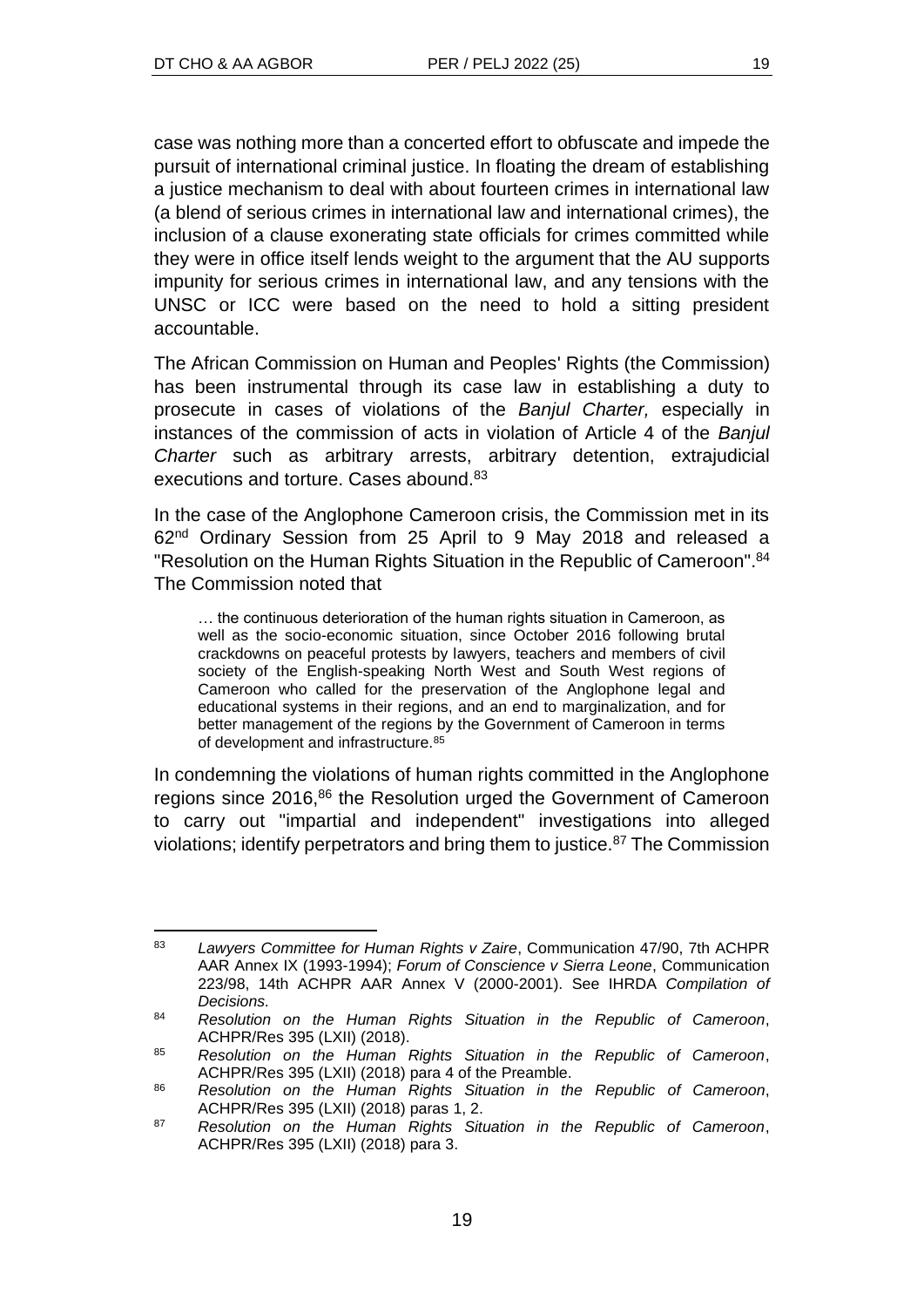also called on the warring factions to engage in a dialogue in order to preserve lives and restore peace and stability.<sup>88</sup>

# **5 Domestic legal framework for accountability**

The Preamble to the Constitution of Cameroon incorporates human rights standards of the *Universal Declaration of Human Rights* (*UDHR*) and the *Banjul Charter* as well as instruments that predate the amendment to the Constitution (1996). Furthermore, the Preamble states that all individuals without distinction "as to race, religion, sex or belief, possess inalienable and sacred rights", and that the State has the duty to "ensure the protection of minorities and shall preserve the rights of indigenous populations in accordance with the law".<sup>89</sup> Undoubtedly, this obligation of the State to "ensure the protection" and "preserve the rights" may well be interpreted to mean, amongst other things, the obligation to prosecute individuals who violate these "inalienable" (non-derogable) rights of those subject to its jurisdiction.

The Constitution not only recognises international law but also gives it precedence over national law. This implies that obligations imposed by these treaties, including *inter alia* the obligation to prosecute human rights violations (violations of which are prohibited in treaties "duly approved or ratified" by Cameroon) are binding upon the Cameroon government and authorities to ensure accountability for violations of rights provided in those treaties, irrespective of the status of the violators. Cameroon has ratified several international human rights instruments which warrant the protection of human rights.<sup>90</sup>

As a State Party to the international instruments she has ratified, she is bound to fulfil the obligations therein. Cameroon is therefore obliged to fulfil the provisions of these instruments regarding the respect, protection and enforcement of human rights individuals in its territorial jurisdiction without discrimination as to language, political or other opinion, or other status.<sup>91</sup> In addition, she must embrace and apply the normative contents of these instruments. The non-discrimination clause clearly enshrined in these

<sup>88</sup> *Resolution on the Human Rights Situation in the Republic of Cameroon*, ACHPR/Res 395 (LXII) (2018) para 5.

 $89$  Preamble to the Constitution.

<sup>90</sup> A few examples include the following: the *ICCPR* was ratified on 27 June 1984; the *CAT* was ratified on 19 December 1986; the *Banjul Charter* was ratified on 20 June 1989; the *Convention on the Rights of the Child* was ratified on ratified 11 January 1993; the *Convention on the Non-applicability of Statutory Limitations to War Crimes and Crimes Against Humanity* was acceded to on 6 October 1972 and its *Optional Protocol* (ratified on 4 February 2013); and the *International Convention on the Elimination of All Forms of Racial Discrimination* was ratified on 24 June 1971.

<sup>91</sup> This includes individuals in governmental positions of authority such as Ministers and law enforcement agents.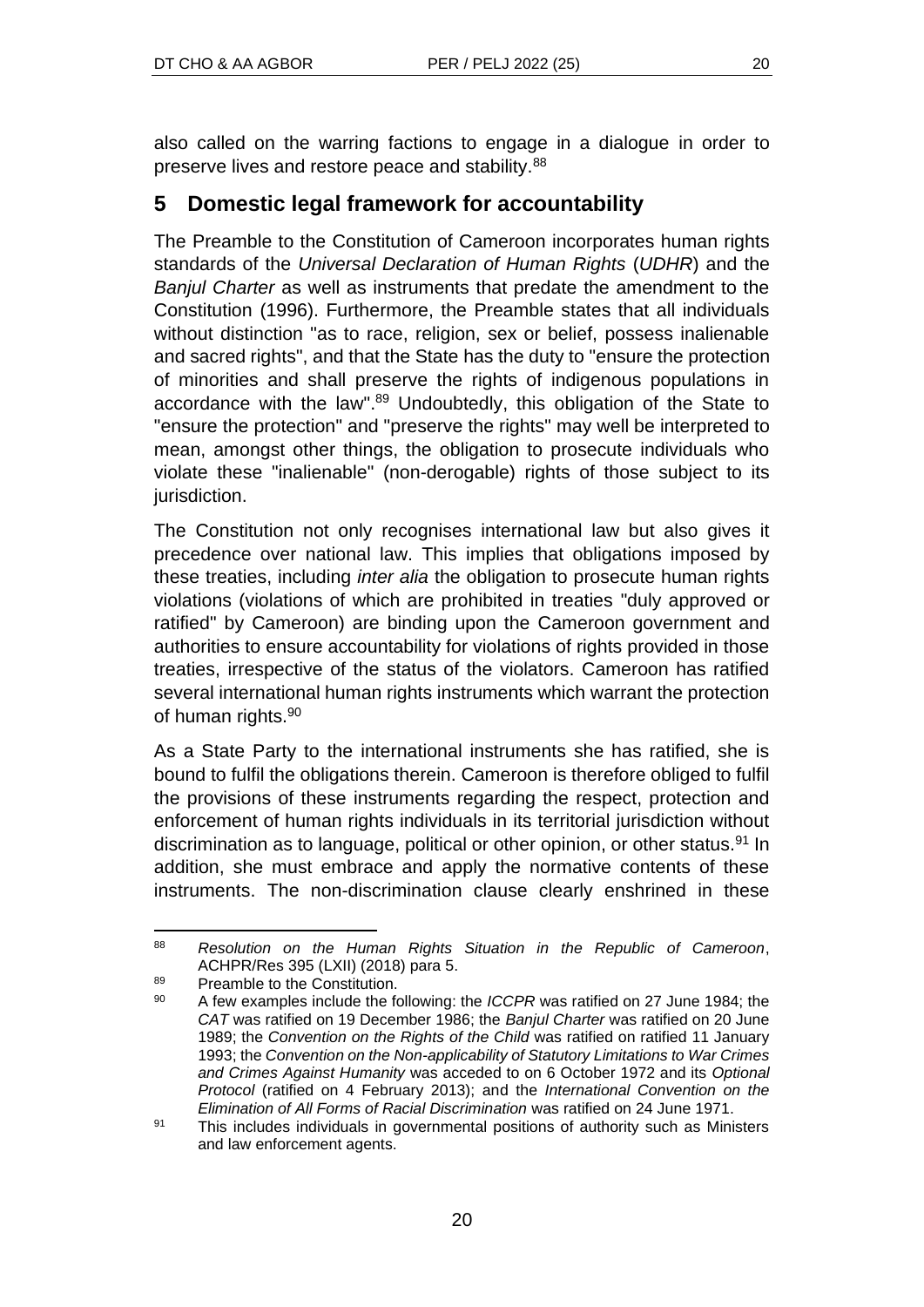foregoing international human rights treaties must be sacrosanct in her legal system, prohibiting any kind of unlawful discrimination.

As a state party to the *Vienna Convention on the Law of Treaties* (hereafter the *VCLT*),<sup>92</sup> Cameroon is bound by the principle of *pacta sunt servanda,* which requires that "every treaty in force is binding upon the parties to it and must be performed by them in good faith". <sup>93</sup> In addition, the *VCLT* further forbids a state party from invoking its domestic law provisions "as justification for its failure to perform a treaty".<sup>94</sup> Clearly, Cameroon is bound to prosecute. The duty is imposed under the different sources of international law specified in Section 38(1) of the *Statute of the ICJ*, namely: treaties, customs, jurisprudence and general principles, as discussed above, as well as its own national law providing such a duty.

# **6 Conclusion**

As mentioned earlier, the theoretical and legal framework on the duty to prosecute perpetrators of gross violations of human rights in the Anglophone Cameroon crisis will not in itself make accountability happen. These normative and legal apparatuses must be accompanied by the zeal to achieve the ends of justice: justice for the victims of those violations; justice for the perpetrators themselves; justice for the communities and country whose laws have been breached; and justice for the international community whose norms, laws and standards have been violated. By taking the trajectory of accountability which is delineated by the foregoing legal provisions, this paper recommends that the Cameroon government should ensure respect for the rule of law; put in place measures that set the tone for a Cameroonian society that recognises the sacredness of human rights; ensure that violations thereof are met with accountability, that the culture of impunity is effaced, and that both state and non-state actors responsible for human rights violations are brought to justice. With a strong normative, theoretical and legal framework, one task is already accomplished. The other tasks (building a post-crisis society, transitional justice and accountability) require the flesh and blood of the Government of Cameroon to bring these to fruition.

<sup>92</sup> *Vienna Convention on the Law of Treaties* (1969) (hereafter the *VCLT*).

<sup>93</sup> Article 26 of the *VCLT*.

<sup>94</sup> Article 27 of the *VCLT*.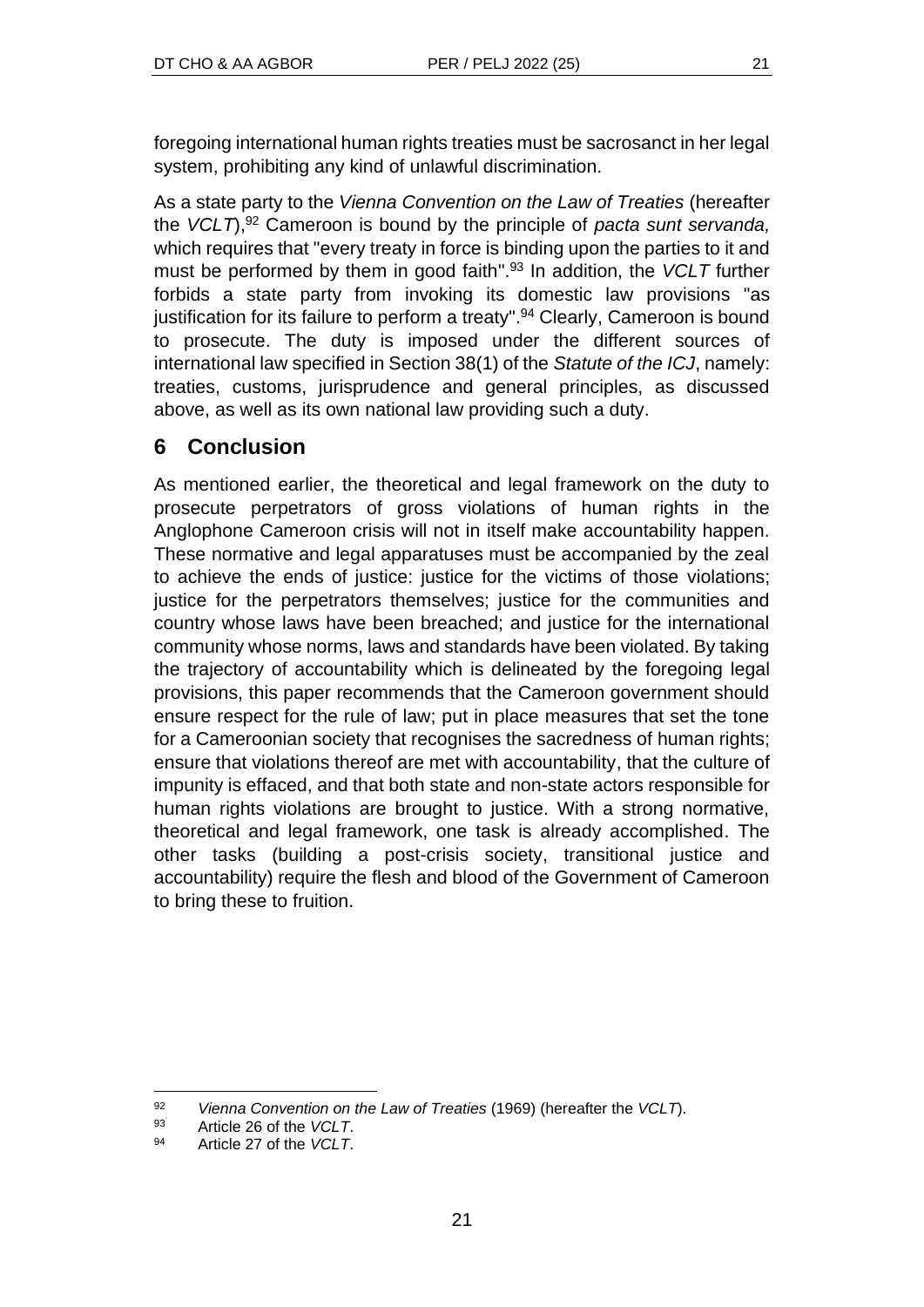# **Bibliography**

## **Literature**

Agbor and Njeassam 2019 *PELJ*

Agbor AA and Njeassam EE "Beyond the Contours of Normally Acceptable Political Violence: Is Cameroon a Conflict/Transitional Society in the Offing?" 2019 *PELJ* 1-32

Akande 2004 *AJIL* Akande D "International Law Immunities and the International Criminal Court" 2004 *AJIL* 407-433

Akande 2009 *JICJ* Akande D "The Legal Nature of Security Council referrals to the ICC and Its Impact on Al Bashir's Immunities" 2009 *JICJ* 333-352

Akande 2012 *JICJ*

Akande D "The Effect of Security Council Resolutions and Domestic Proceedings on State Obligations to Cooperate with the ICC" 2012 *JICJ* 299-324

Amnesty International *Annual Report 2017/18* Amnesty International *Annual Report 2017/18: The State of the World's Human Rights* (Amnesty International London 2018)

Amnesty International *Turn for the Worse* Amnesty International *A Turn for the Worse: Violence and Human Rights Violations in Anglophone Cameroon* (Amnesty International London 2018)

Bantekas and Oette *International Human Rights Law* Bantekas I and Oette L *International Human Rights Law and Practice*  (Cambridge University Press Cambridge 2013)

Bassiouni 1989 *Mich J Int'l L* Bassiouni MC "A Functional Approach to 'General Principles of International Law'" 1989 *Mich J Int'l L* 768-818

Bassiouni 1996 *LCP* Bassiouni MC "Searching for Peace and Achieving Justice: The Need for Accountability" 1996 *LCP* 9-28

Cullen 2007 *J C & S L*

Cullen A "The Definition of Non-international Armed Conflict in the Rome Statute of the International Criminal Court: An Analysis of the Threshold of Application Contained in Article 8 (2)(f)" 2007 *J C & S L* 419-445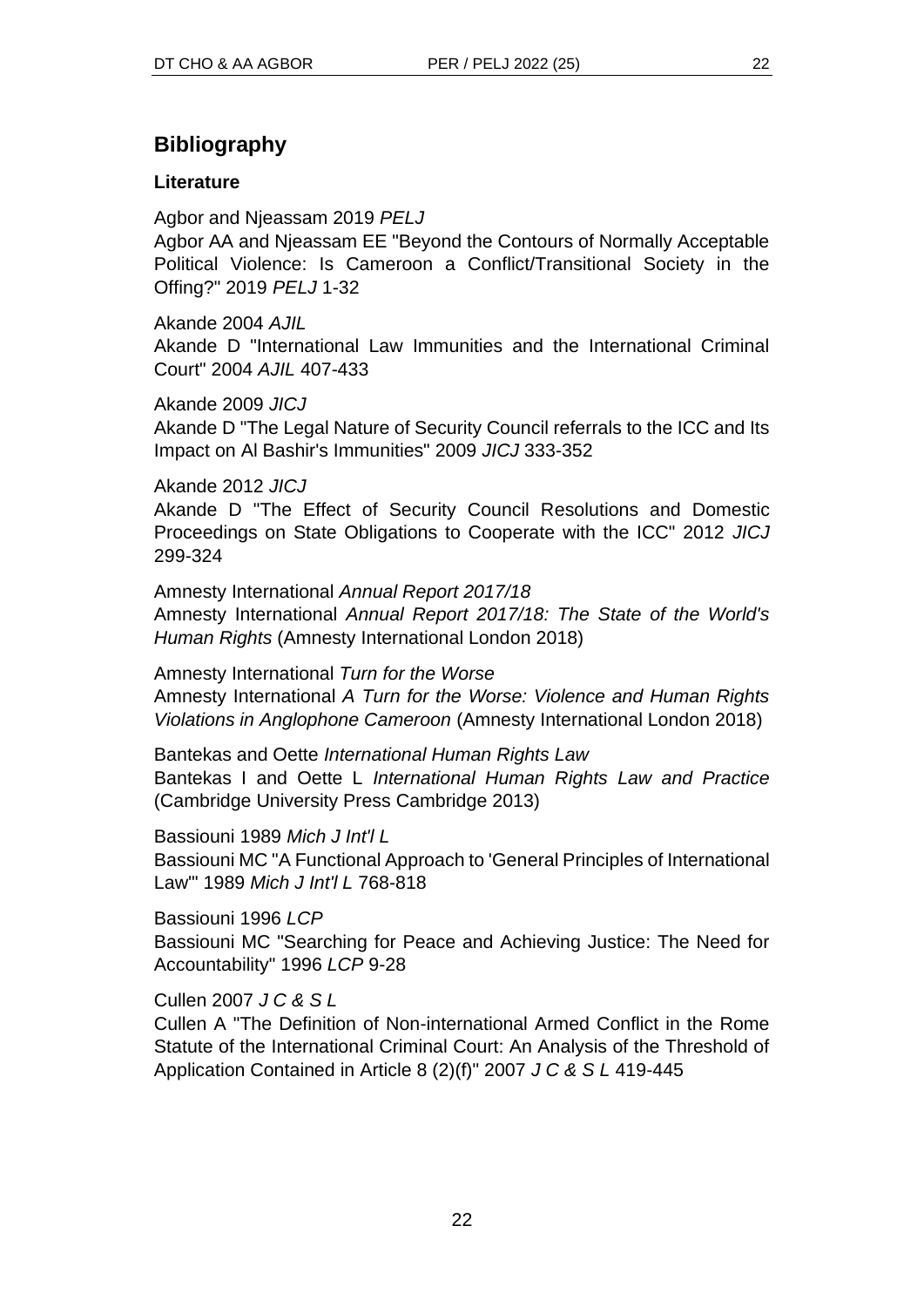Cullen *Concept of Non-international Armed Conflict*

Cullen A *The Concept of Non-international Armed Conflict in International Humanitarian Law* (Cambridge University Press Cambridge 2010)

Dinstein *Non-international Armed Conflicts*

Dinstein Y *Non-international Armed Conflicts in International Law*  (Cambridge University Press Cambridge 2021)

Duursma and Müller 2019 *TWQ*

Duursma A and Müller TR "The ICC Indictment Against Al-Bashir and Its Repercussions for Peacekeeping and Humanitarian Operations in Darfur" 2019 *TWQ* 890-907

Fonchingong 2013 *AJPSIR*

Fonchingong T "The Quest for Autonomy: The Case of Anglophone Cameroon" 2013 *AJPSIR* 224-236

Gaeta 2009 *JICJ*

Gaeta P "Does President Al Bashir Enjoy Immunity from Arrest?" 2009 *JICJ* 315-332

Gros "Cameroon in Synopsis"

Gros J "Cameroon in Synopsis" in Gros J (ed) *Cameroon: Politics and Society in Critical Perspectives* (Lanham University Press of America 2003) 1-32

ICCPR *Selected Decisions*

International Covenant on Civil and Political Rights *Selected Decisions Under the Optional Protocol (Seventeenth to Thirty-second Sessions)* (United Nations New York 1990)

IHRDA *Compilation of Decisions*

Institute for Human Rights and Development in Africa *Compilation of Decisions on Communications of the African Commission on Human and Peoples' Rights: Extracted from the Commission's Activity Reports 1994- 2001* (IHRDA Banjul 2002)

International Military Tribunal *Trial of the Major War Criminals* International Military Tribunal *The Trial of the Major War Criminals* (HMSO London 1947)

Joseph, Schultz and Castan *International Covenant on Civil and Political Rights*

Joseph S, Schultz J and Castan M *The International Covenant on Civil and Political Rights: Cases, Materials, and Commentary* (Oxford University Press Oxford 2000)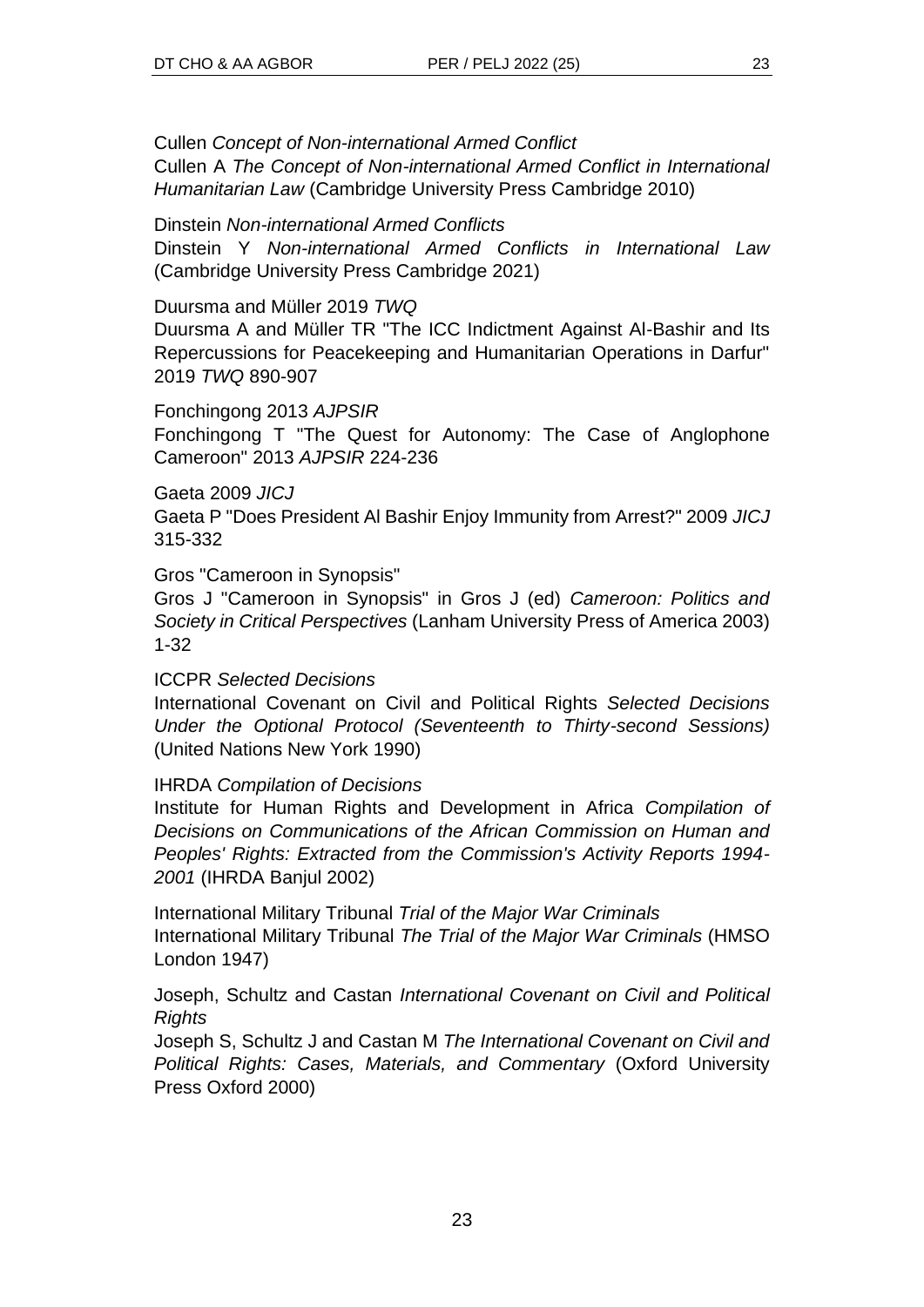Konings "Anglophone Struggle for Federalism in Cameroon" Konings P "The Anglophone Struggle for Federalism in Cameroon" in Bastia LR and Ibrahim J (eds) *Federalism and Decentralization in Africa: The Multicultural Challenge* (Institut du Fédéralisme Fribourg 1999) 289-325

Konings and Nyamnjoh 1997 *J Mod Afr Stud*

Konings P and Nyamnjoh FB "The Anglophone Problem in Cameroon" 1997 *J Mod Afr Stud* 207-229

### Kretzmer 2009 *Israeli Law Review*

Kretzmer D "Rethinking the Application of IHL in Non-International Armed Conflicts" 2009 *Israeli Law Review* 8-45

Law *et al Manual on the Law of Non-international Armed Conflict* Law IIoH *et al The Manual on the Law of Non-international Armed Conflict, with Commentary* (International Institute of Humanitarian Law Sanremo 2006)

#### McLaughlin 2012 *MJIL*

McLaughlin R "Legal-Policy Considerations and Conflict Characterisation at the Threshold Between Law Enforcement and Non-International Armed Conflict" 2012 *MJIL* 94-121

Mendez ''Importance of Justice in Securing Peace''

Mendez JE "The Importance of Justice in Securing Peace" Unpublished contribution delivered at the *Review Conference of the Rome Statute of the International Criminal Court* (31 May - 11 June 2010 Kampala)

### Ngoh 1999 *Journal of Third World Studies*

Ngoh VJ "The Origin of the Marginalisation of Former Southern Cameroonians (Anglophones) 1961-1966: An Historical Analysis" 1999 *Journal of Third World Studies* 165-185

### OHCHR *Rule-of-law Tools*

Office of the High Commissioner for Human Rights *Rule-of-law Tools for Post-conflict States: Amnesties* (United Nations New York 2009)

Orentlicher 1991 *Yale LJ*

Orentlicher DF "Settling Accounts: The Duty to Prosecute Human Rights Violations of a Prior Regime" 1991 *Yale LJ* 2537-2615

Randall 2005 *AJIL*

Randall KC "Universal Jurisdiction: National Courts and the Prosecution of Serious Crimes under International Law" 2005 *AJIL* 293-298

### Reydams 2003 *AJIL*

Reydams L "Universal Jurisdiction: International and Municipal Legal Perspectives" 2003 *AJIL* 627-631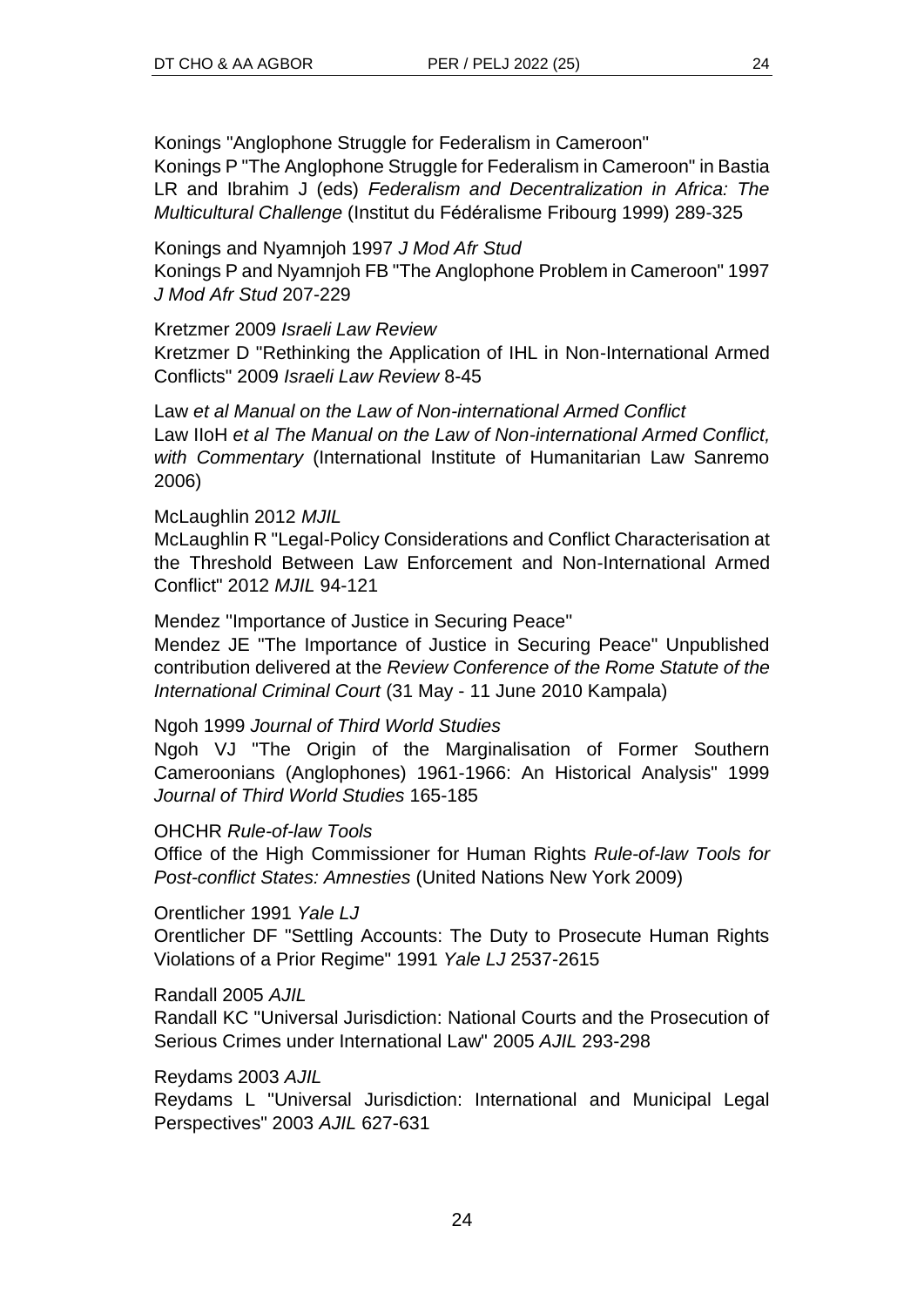Roht-Arriaza "Sources in International Treaties"

Roht-Arriaza N "Sources in International Treaties of an Obligation to Investigate, Prosecute, and Provide Redress" in Roht-Arriaza N (ed) *Impunity and Human Rights in International Law and Practice* (Oxford University Press Oxford 1995) 24-38

Scharf 1996 *LCP*

Scharf M "The Letter of the Law: The Scope of the International Legal Obligation to Prosecute Human Rights Crimes" 1996 *LCP* 41-61

Tladi 2015 *JICJ*

Tladi D "The Duty on South Africa to Arrest and Surrender President Al-Bashir under South African and International Law: A Perspective from International Law" 2015 *JICJ* 1027-1047

## **Case law**

*Bautista de Arellana v Colombia* Communication No 563/1993, UN Doc CCPR/C/55/D/563/1993 (1995)

*Case Concerning the Arrest Warrant of 11 April 2000 (Democratic Republic of the Congo v Belgium)* 2000 ICJ GL No 121

*Chorzow Factory (Germany v Poland)* 1928 PClJ (ser A No 17)

*Ex Parte Pinochet* 37 ILM 1302 (HL 1998)

*Forum of Conscience v Sierra Leone*, Communication 223/98, 14th ACHPR AAR Annex V (2000-2001)

*Jaoquin Herrera Rubio v Colombia* Communication No 161/1983, UN Doc CCPR/C/OP/2 (1987)

*Lawyers Committee for Human Rights v Zaire*, Communication 47/90, 7th ACHPR AAR Annex IX (1993-1994)

*Libyan Arab Jamahifiya v United States (Lockerbie)* 1998 Judgement ICJ Rep 9

*Muteba v Zaire* 1982 Communication No 124/1982, 39 UN GAOR Supp (No 40) Annex XIII, UN Doc A/39/40 (1984)

*Quinteros v Uruguay* 1981 Communication No 107/1981, 38 UN GAOR Supp (No 40) Annex XXII, UN Doc A/38/40 (1983)

*The Prosecutor v Anto Furundzija* (Judgment) 1998 ICTY-95-27/1-T

*The Prosecutor v Augustine Gbao* 2004 SCSL -04- 15-PT-141

*The Prosecutor v Omar Hassan Ahmad Al Bashir* Pre-Trial Chamber II Case No ICC-02/05-01/09-1 (Decision of 13 June 2015)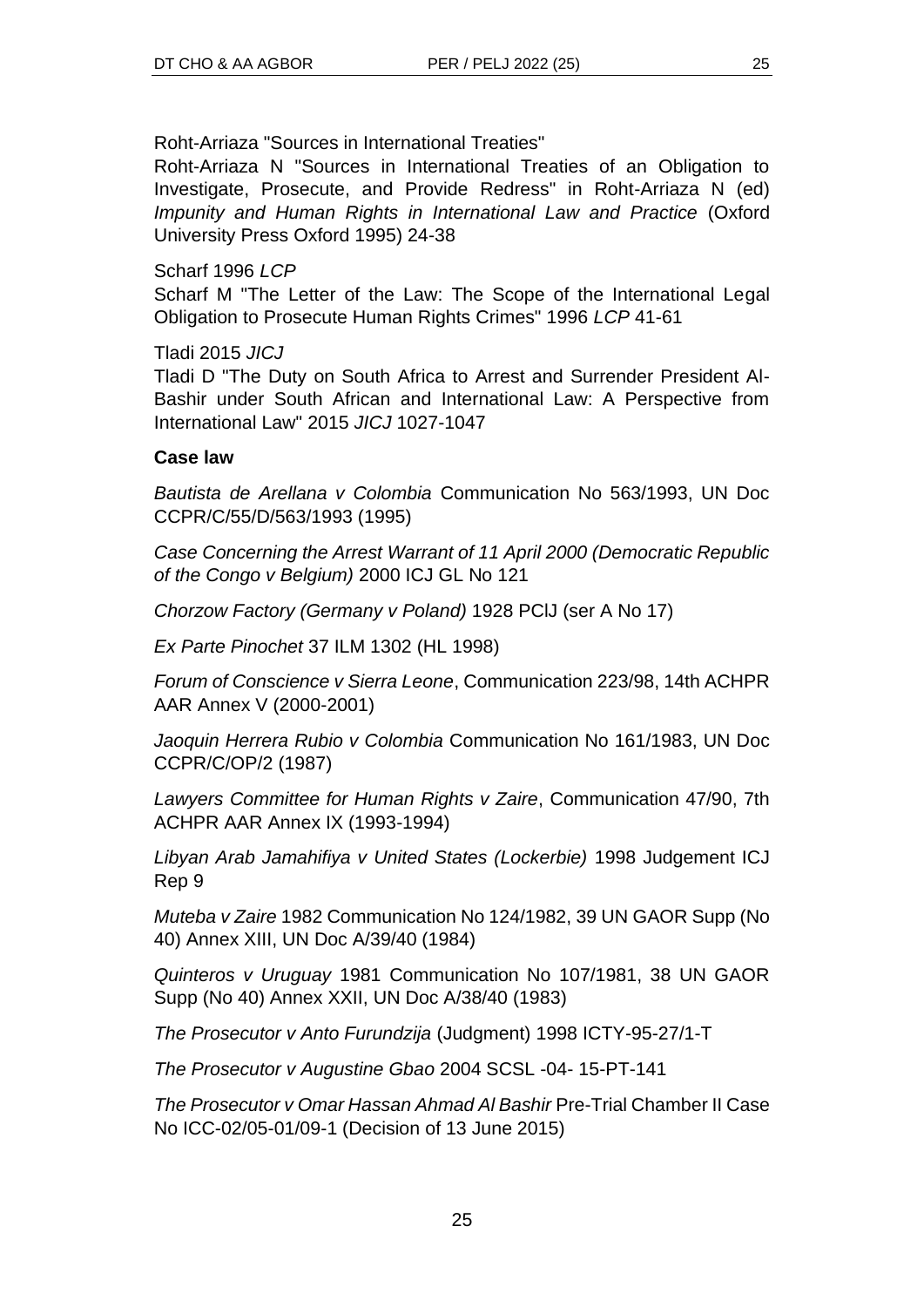*Torres Millacura v Argentina* (Judgment) 2011 HRC Series C No 229

## **Legislation**

*Constitution of the Republic of Cameroon*, 1996

*Penal Code*, Law No 2016/007 of 12 July 2016

Law on the Establishment of the Extraordinary Chambers in the Courts of *Cambodia*, 2004

*Penal Code,* 1963 (Argentina)

*US Code*, Title 18

## **International instruments**

*Additional Protocols to the Geneva Conventions* (1977)

*African Charter on Human and Peoples' Rights* (1981)

*Agreement Between the United Nations and the Government of Sierra Leone on the Establishment of a Special Court for Sierra Leone* (2000)

*Charter of the International Military Tribunal* (1945)

*Charter of the International Military Tribunal for the Far East* (1946)

*Charter of the United Nations* (1945)

*Constitutive Act of the African Union* (2000)

*Convention on the Non-applicability of Statutory Limitations to War Crimes and Crimes Against Humanity* (1968)

*Convention on the Rights of the Child* (1989)

*Geneva Conventions 1-IV* (1949)

*HRC General Comment No 31 on Article 2 of the Covenant: The Nature of the General Legal Obligation Imposed on States Parties to the Covenant*, UN Doc CCPR/C/74/CRP4/Rev 6 (2004)

*International Convention for the Protection of All Persons from Enforced Disappearance* (2006)

*International Convention on the Elimination of All Forms of Racial Discrimination* (1965)

*International Covenant on Civil and Political Rights* (1966)

*Report of the Secretary-General on the Establishment of a Special Court for Sierra Leone*, UN Doc S/2000/915 (2000)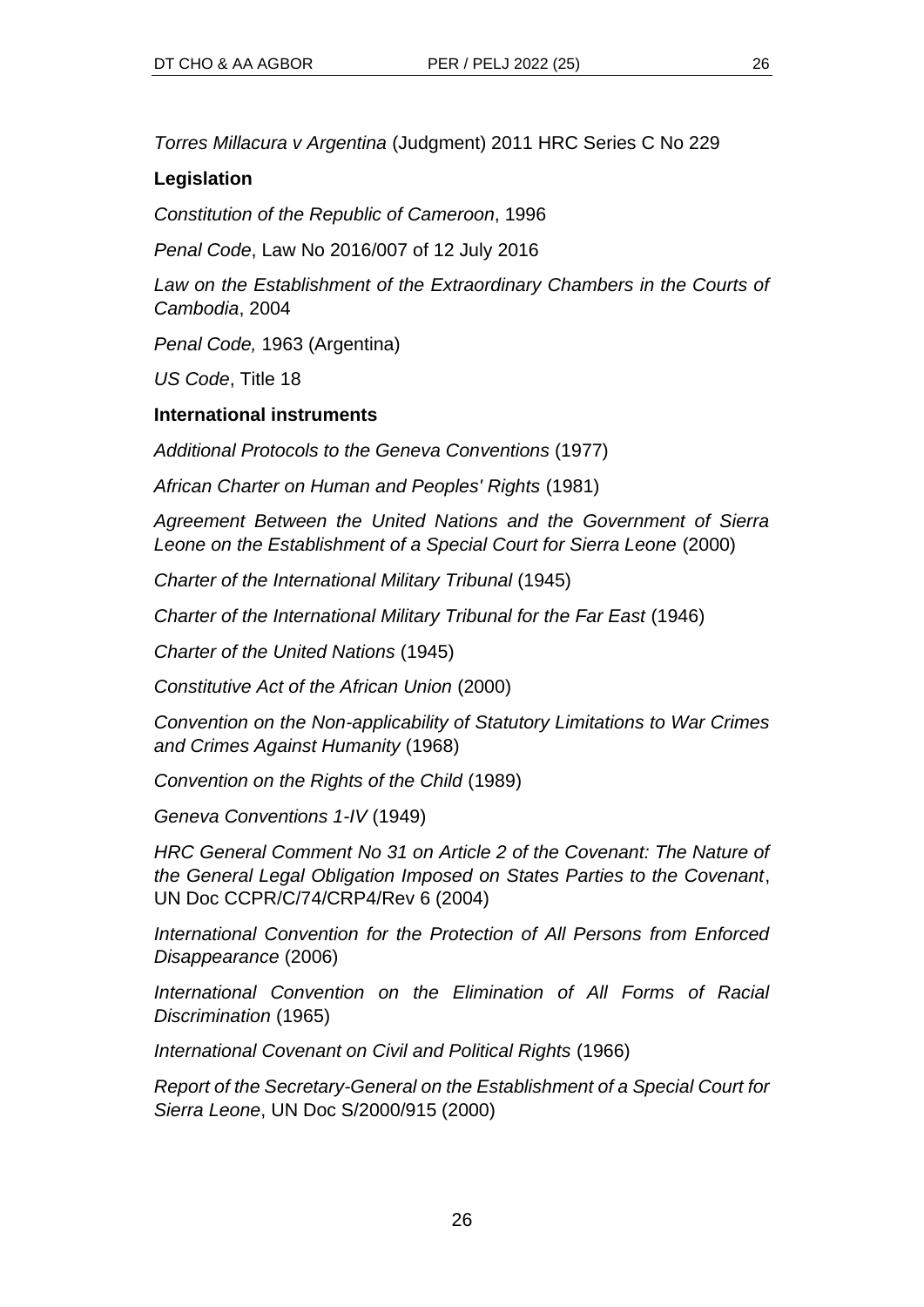*Resolution on the Human Rights Situation in the Republic of Cameroon,* ACHPR/Res 395 (LXII) (2018)

*Rome Statute of the International Criminal Court* (1998)

*Statute of the International Court of Justice* (1945)

*Statute of the International Criminal Tribunal for Rwanda* (1994)

*Statute of the International Criminal Tribunal for the Former Yugoslavia*  (1993)

*UN Convention Against Torture and Other Cruel, Inhuman or Degrading Treatment or Punishment* (1984)

*UN Convention on the Prevention and Punishment of the Crime of Genocide*  (1948)

*Universal Declaration of Human Rights* (1948)

*UNSC Resolution 748 (Libyan Arab Jamahiriya)*, UN Doc S/RES/748 (1992)

*UNSC Resolution 827*, UN Doc S/RES/827 (1993)

*UNSC Resolution 955*, UN Doc S/RES/955 (1994)

*UNSC Resolution 1593 on Violations of International Humanitarian Law and Human Rights Law in Darfur, Sudan*, UN Doc S/RES/1593 (2005)

*Vienna Convention on the Law of Treaties* (1969)

## **Internet sources**

Anon 2018 https://www.africanews.com/2018/02/22/cameroon-govtcreates-new-military-region-based-in-bamenda//

Anonymous 2018 *Cameroon Govt Creates New Military Region Based in Bamenda* https://www.africanews.com/2018/02/22/cameroon-govt-createsnew-military-region-based-in-bamenda// accessed 22 July 2021

Atabong 2017 https://qz.com/1086706/cameroon-is-on-edge-after-securityforces-opened-fire-on-anglophoneregion-protesters/

Atabong BA 2017 *Cameroon is on Edge After Security Forces Opened Fire on Anglophone Protesters* https://qz.com/1086706/cameroon-is-on-edgeafter-security-forces-opened-fire-on-anglophoneregion-protesters/ accessed 10 June 2020

Dionne 2018 https://www.nytimes.com/2018/10/06/world/africa/cameroonelection-biya-ambazonia.html

Dionne S 2018 *Cameroon on a Brink of Civil War as English Speakers Recount "Unbearable" Horror* https://www.nytimes.com/2018/10/06/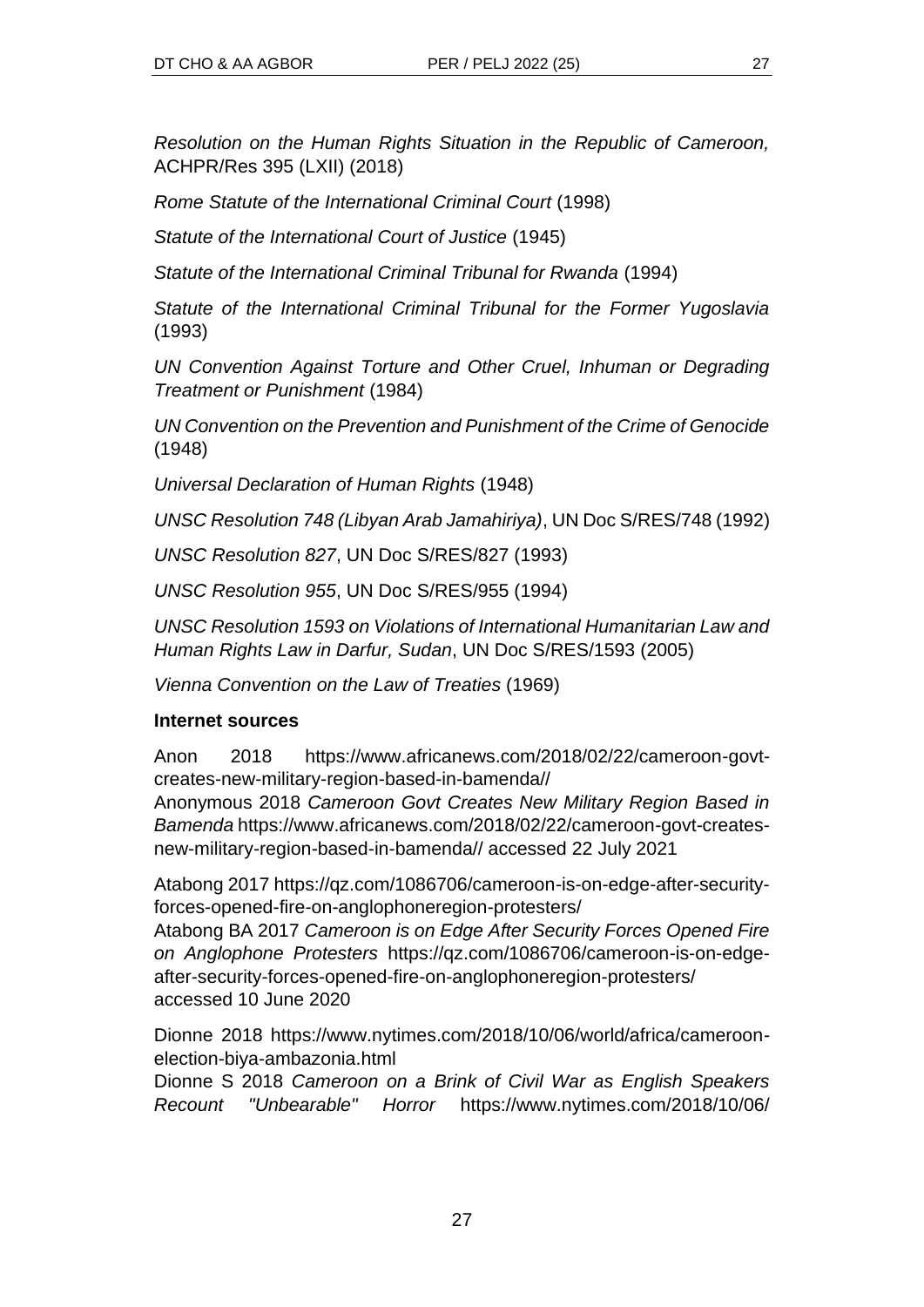world/africa/cameroon-election-biya-ambazonia.html accessed 22 June 2021

Jackson 1945 https://www.roberthjackson.org/speech-and-writing/openingstatement-before-the-international-military-tribunal/

Jackson RH 1945 *Opening Statement Before the International Military Tribunal* https://www.roberthjackson.org/speech-and-writing/openingstatement-before-the-international-military-tribunal/ accessed 4 June 2021

OHCHR 2018 https://www.ohchr.org/en/NewsEvents/Pages/Display News.aspx?NewsID=23404&LangID=

Office of the High Commissioner for Human Rights 2018 *UN Human Rights Chief Deeply Alarmed by Reports of Serious Rights Breaches in Cameroon* https://www.ohchr.org/en/NewsEvents/Pages/DisplayNews.aspx?NewsID =23404&LangID=E accessed 24 January 2022

Seta 2017 https://www.accord.org.za/conflict-trends/anglophone-dilemmacameroon/

Seta CA 2017 *The Anglophone Dilemma in Cameroon: The Need for Comprehensive Dialogue and Reform* https://www.accord.org.za/conflicttrends/anglophone-dilemma-cameroon/ accessed 12 June 2020

# **List of Abbreviations**

| <b>AJIL</b>   | American Journal of International Law                                                             |
|---------------|---------------------------------------------------------------------------------------------------|
| <b>AJPSIR</b> | African Journal of Political Science and<br><b>International Relations</b>                        |
| AU            | <b>African Union</b>                                                                              |
| <b>CAT</b>    | UN Convention Against Torture and Other<br>Cruel, Inhuman or Degrading Treatment or<br>Punishment |
| <b>ECCC</b>   | Extraordinary Chambers in the Courts of<br>Cambodia                                               |
| <b>HRC</b>    | Human Rights Committee                                                                            |
| <b>IAC</b>    | International armed conflict                                                                      |
| <b>ICC</b>    | <b>International Criminal Court</b>                                                               |
| <b>ICCPR</b>  | International Covenant on Civil and Political<br>Rights                                           |
| <b>ICJ</b>    | <b>International Court of Justice</b>                                                             |
| <b>ICTR</b>   | International Criminal Tribunal for Rwanda                                                        |
| <b>ICTY</b>   | International Military Tribunal for the former<br>Yugoslavia                                      |
| <b>IHRDA</b>  | Institute<br><b>Rights</b><br>for Human<br>and<br>Development in Africa                           |
| JC&SL         | Journal of Conflict and Security Law                                                              |